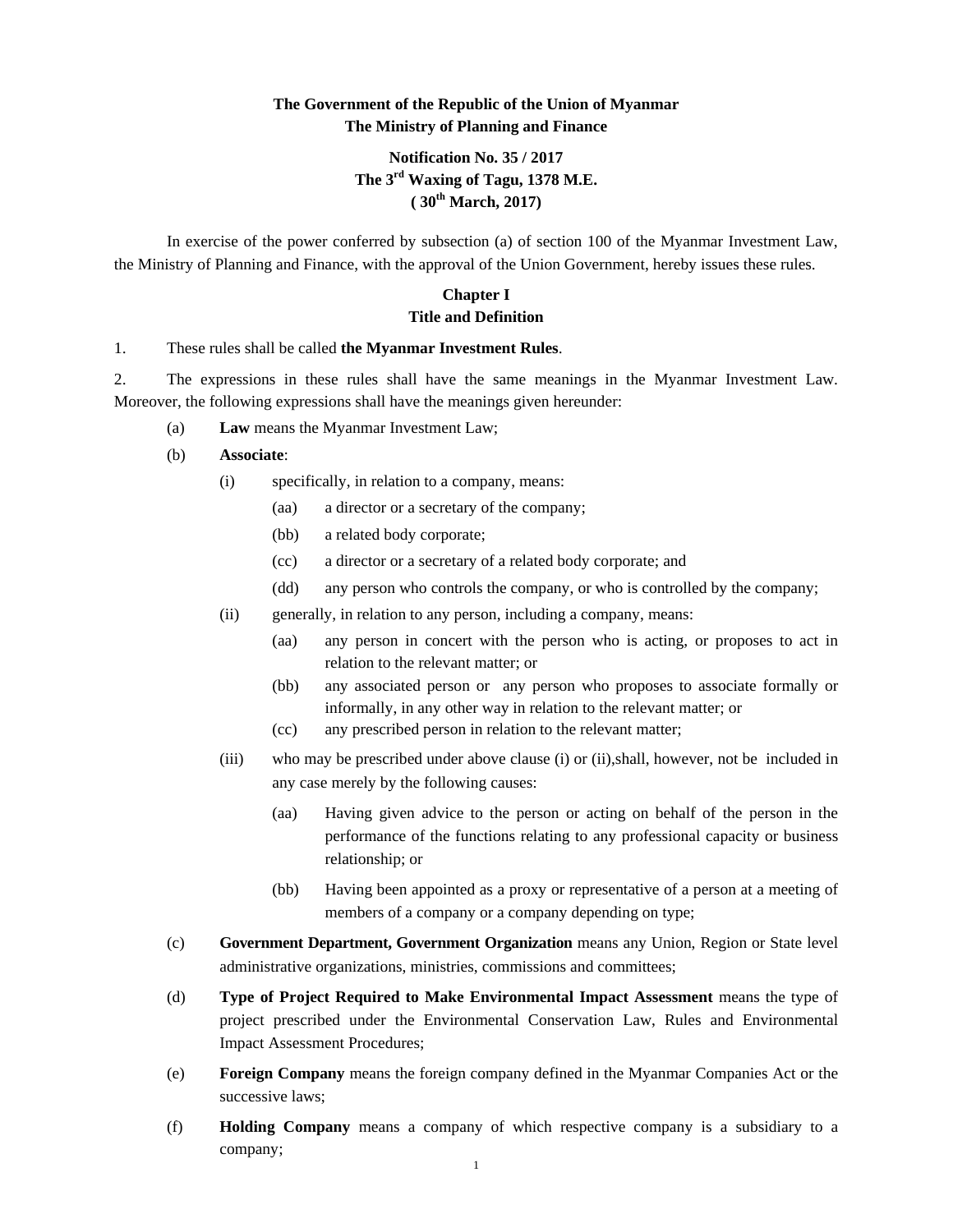- (g) **Myanmar Company** means a company incorporated in Myanmar and registered under the Myanmar Companies Act or the successive laws;
- (h) **Small Company** means a company, other than a public company or subsidiary of a public company, which conforms to the following conditions:
	- (i) having no more than 30 employees or less than the number of employees in it or its subsidiaries or such other number as may be prescribed under the Myanmar Companies Act or any successive law;
	- (ii) having less than 50 million kyats of total annual revenue in the previous financial year in it or its subsidiaries or less than the amount prescribed under the Myanmar Companies Act or any successive law;

#### (i) **Subsidiary** means:

- (i) a subsidiary of the other company if it conforms to any of the following circumstances:
	- (aa) the composition of the board of such company of being controlled by the other company; or
	- (bb) exercising or controlling the exercise of more than one-half of the votes out of the maximum number of votes that can be exercised at a meeting of the said company by the other company; or
	- (cc) holding more than one-half of the issued shares of the said company by the other company, other than shares that has no right to participate beyond a specified amount in a distribution of either profits or capital; or
	- (dd) having the entitlement to receive more than one-half of every dividend paid on shares issued by the said company, other than shares that have no right to participate beyond a specified amount in a distribution of either profits or capital; or
- (ii) a subsidiary created by the subsidiary which conforms to any circumstances in the above clause is a subsidiary of the other company;
- (j) **HS Code (Harmonized System Code)** means the Harmonized System or Harmonized Tariff Schedule developed by the World Customs Organization and used by the customs authority of the Union from time to time;
- (k) **Investment Monitoring Division** means the investment monitoring division of the Commission Office;
- (l) **Investment Screening Application** means an application submitted to the Commission by the person who desires to invest to obtain non-binding guidance under rule 28;
- (m) **Investment Assistance Committee** means the committee formed under rule 165;
- (n) **Prohibited Investment Activity** means an investment activity which applies to stipulations under section 41 of the Law;
- (o) **Investment Promoted Sectors** means the sectors included a list of business promotion activities in the notification to be issued by the Commission in accordance with section 43 of the Law from time to time;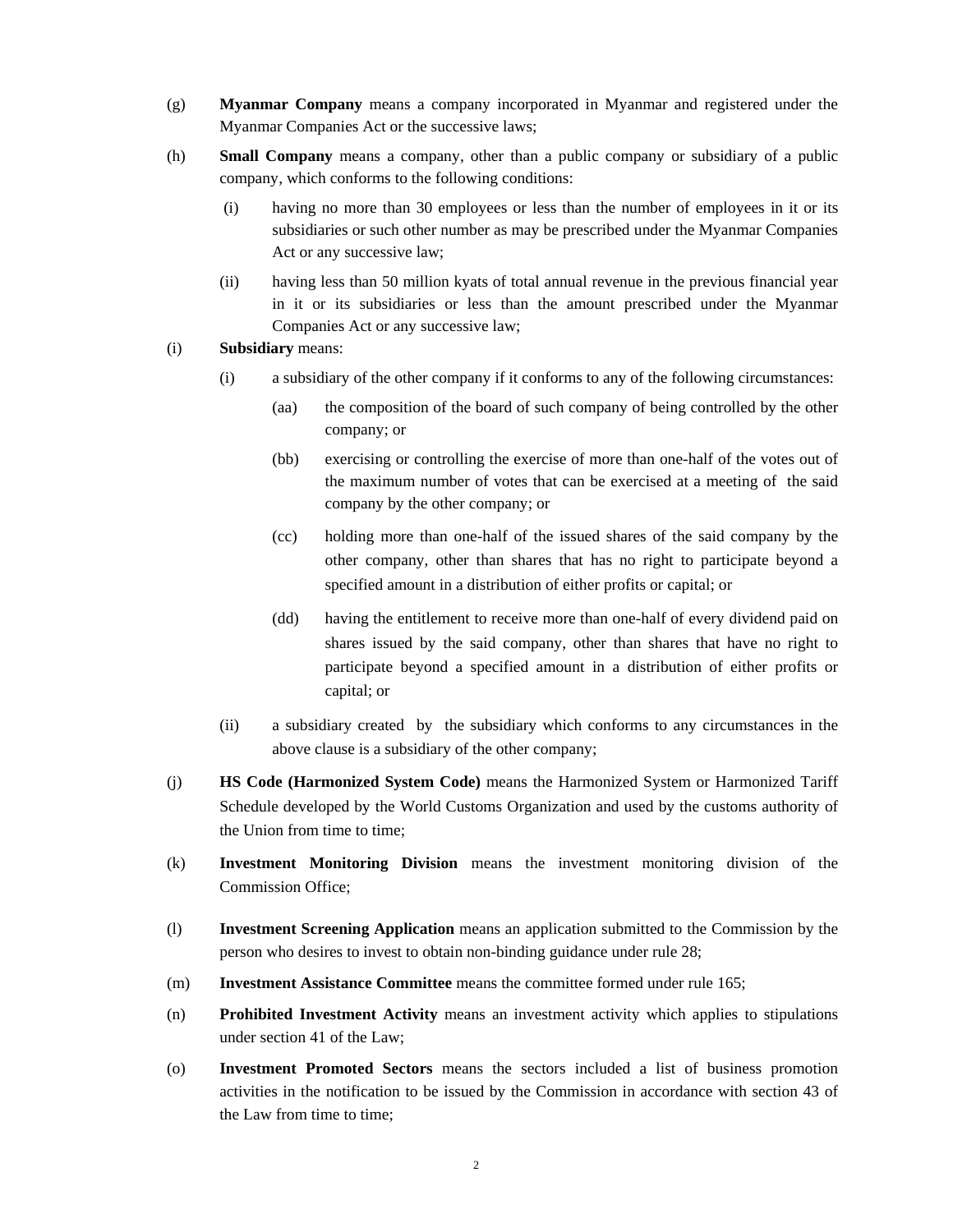- (p) **Region or State Committee** means a Region or State Investment Committee formed by the Commission under rule 151;
- (q) **Region or State Committee Office** means the branches of the Region or State Office of the Directorate of Investment and Company Administration, which undertake office works of the relevant Region or State Investment Committee;
- (r) **Proposal Assessment Team** means the proposal assessment team formed by the Commission under rule 149 to support the screening of the proposals;
- (s) **Related Body Corporate** means:
	- (i) a holding company in relation to a company;
	- (ii) a subsidiary in relation to a company; or
	- (iii) a holding company or a subsidiary in relation to a company;
- (t) **Restricted Investment Activity** means an investment activity to be stipulated by notification by the Commission from time to time in accordance with section 43 of the Law;
- (u) **Raw Material** means natural or unprocessed or unrefined materials required for goods manufacturing. Moreover, raw materials or goods required to produce finished goods, manufactured goods used to improve finished goods or partly-manufactured goods and materials necessary for packaging are included. In such raw materials, unprocessed or natural or ready-to-be-used raw materials are also included;
- (v) **Transition Period** means the period of 24 months from the date on which these rules take effect;
- (w) **Working Day** means any day when the Commission Office is open other than a Saturday, Sunday or a public holiday;
- (x) **Application Fee** means any fees to be paid by the investor when submitting the proposal, endorsement application, tax exemption or relief application or land use application to the Commission, Region or State Committee;
- (y) **Construction Period of Investment or Preparatory Period of Investment** means the period approved by the Commission to implement, extend or prepare the proposed investment.

# **Chapter II Types of Investment Activity**

## **Types of Investment Activity Required a Permit**

- 3. For the provision of subsection (a) of section 36 of the Law, a type of business which conforms to any of the following stipulations is stipulated as an investment activity that is essential to the National strategy:
	- (a) investment exceeding USD 20 million in any business in the area of communication and information technology, pharmaceutical technology, biotechnology, similar technologies, energy, infrastructure and urban development, extraction of natural resources and media;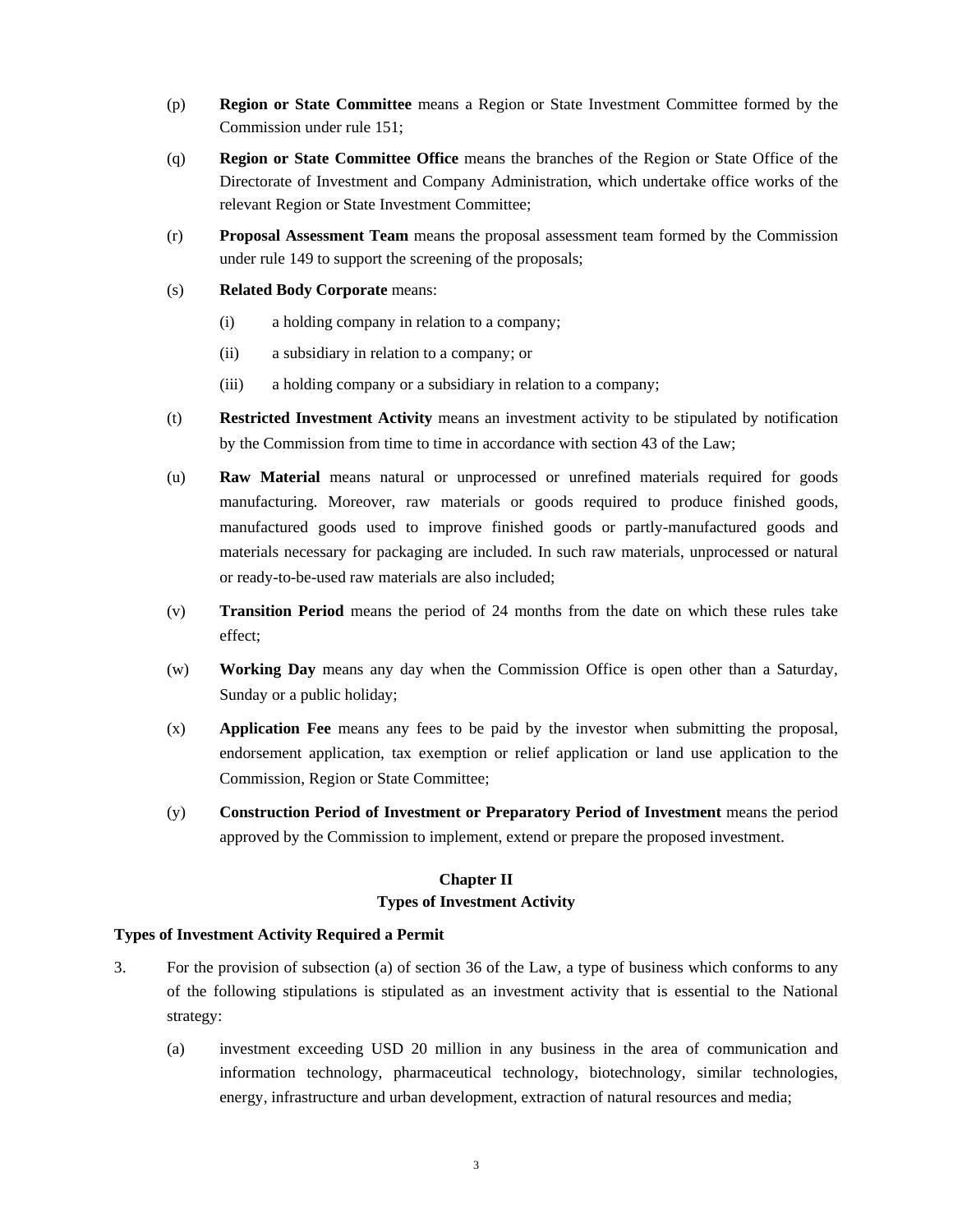- (b) investment exceeding USD 20 million, under the grant for the land use right or use of other property, agreement on such concession or similar authorization by government department and government organization;
- (c) investment by foreign investor or investment exceeding USD one million by Myanmar citizen investor along the borderline between the boundary of the Union and other country or the conflict area;
- (d) cross-border investment by the foreign investor or investment exceeding USD one million by Myanmar citizen investor;
- (e) investment across the Regions or States within the Union;
- (f) investment in agriculture on more than 1000 acres of land;
- (g) investment to carry out other business except agriculture on more than 100 acres of land.
- 4. For the purpose of section 36(b) of the Law, an investment is taken to be a large capital intensive investment if the expected investment value exceeds USD 100 million.
- 5. For the provision of subsection (c) of section 36 of the Law, an investment shall be deemed to have a large impact on the environment and the local community if it conforms to any of the following stipulations:
	- (a) being or being likely to be a type of project required Environmental Impact Assessment;
	- (b) being the investment business located in designated or proposed a protected area, forest reserved area, Key Biodiversity Area or areas selected and specified to support the ecosystem services and cultural and natural heritage, cultural monuments and unspoiled natural areas proposed or specified under the existing laws, procedures and notifications, including the Environmental Conservation Law;
	- (c) the land to be used or leased for investment activity:
		- (i) has been or is likely to be acquired through expropriation by paying compensation, compulsory acquisition procedure or by agreement in advance of such expropriation or compulsory acquisition procedure in accordance with the applicable law and will either cause the relocation of at least 100 individuals permanently residing on such land or comprise an area of more than 100 acres.
		- (ii) comprises an area of more than 100 acres and would be likely to cause involuntary restrictions on land use and access to natural resources to any person having a legal right to such land use or access;
		- (iii) is likely to cause conflict with the proposed investment activity due to litigation in good faith by a person or disputing over ownership of land in obtaining more than 100 acres of land to occupy or use;
		- (iv) may adversely impact at least 100 individuals by continual occupying such land scrutinized by a body which has right to scrutinize in applying to occupy or use land.
- 6. For the provision of subsection (d) of section 36 of the Law, investment on the land or building at the disposal of the government department and the government organization is stipulated as investment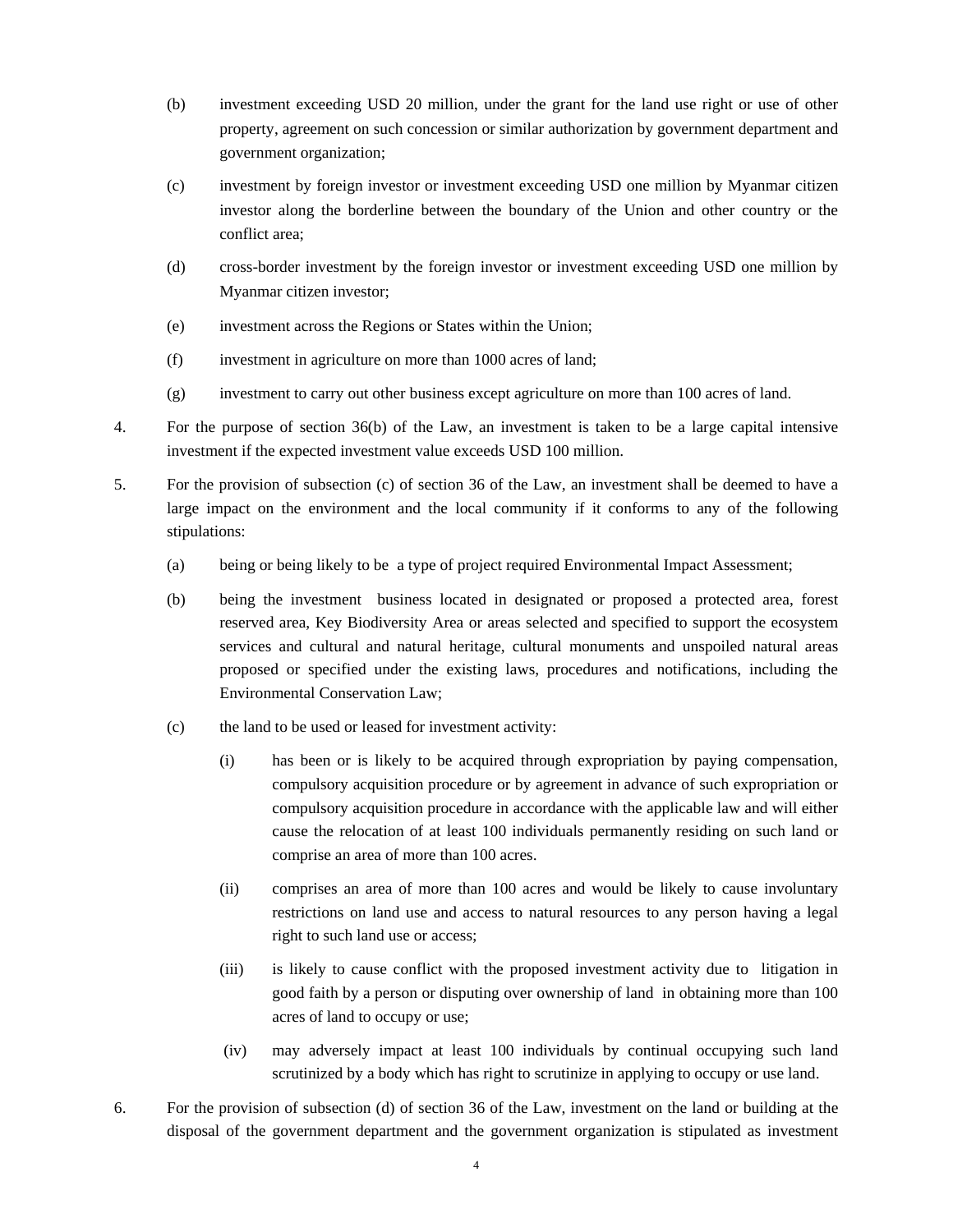activities used state-owned land and building. Provided that it does not include the land use rights arising from the grant, alteration or other administration under the provisions and procedures of land administration within the authority of the government department and government organization.

- 7. The investor does not require applying for a permit under subsection (d) of section 36 of the Law in the following circumstances:
	- (a) leasing or receiving a license for the land or building for a term of 5 years or less;
	- (b) sub-leasing such state-owned land or building by the investor from any of the following persons in a manner permitted under lease agreement, agreement or other agreement:
		- (i) a person who has previously obtained the right to use the state-owned land or buildings from the government department and government organization in accordance with the applicable law, including this Law; and
		- (ii) a person authorized to sub-lease or sub-license the state-owned land or building in accordance with the approval of the government department and government organization.
- 8. The investor who subleases land or buildings, according to subsection (b) of section 7 shall use them in a manner permitted under the lease agreement or agreement concluded by the government department and government organization.
- 9. Although the investor does not require obtaining a permit when initially making his investment activity, if his investment involves in the stipulations for the investment required to obtain the permit due to a change in the type of investment, he shall submit a proposal before making such changes.
- 10. In determining monetary amounts and land areas in rules 3, 4 and 5, it shall be deemed that it means the total amount of investment activity of the investor and his associates and any businesses relating to the investor.
- 11. Nothing in these rules shall limit prescribing conditions required submitting to obtain approval of the Pyidaungsu Hluttaw under section 46 of the Law and laying down other conditions or stipulations to assess a proposal or grant a permit, including determining a minimum capital proportion to be contributed in the total investment amount.

## **Prohibited Investment Activities**

- 12. The Commission may, from time to time, issue notifications of prohibited investment activities under section 41 of the Law with the approval of the Government.
- 13. An investment which is not included in a notification referred to in rule 12 shall not be stipulated as prohibited investment activity under the Law. Provide that it shall not effect on the prohibited business under any other laws.
- 14. Any person shall not carry out a prohibited investment activity.
- 15. Hazardous or poisonous waste in subsection (a) of section 41 of the Law means all substances prohibited under the existing laws to be imported, exported, stored, traded, manufactured or otherwise produced within the Union. The production or use of such substances is the businesses prohibited other than the express exemption, exception, or permit under the Law.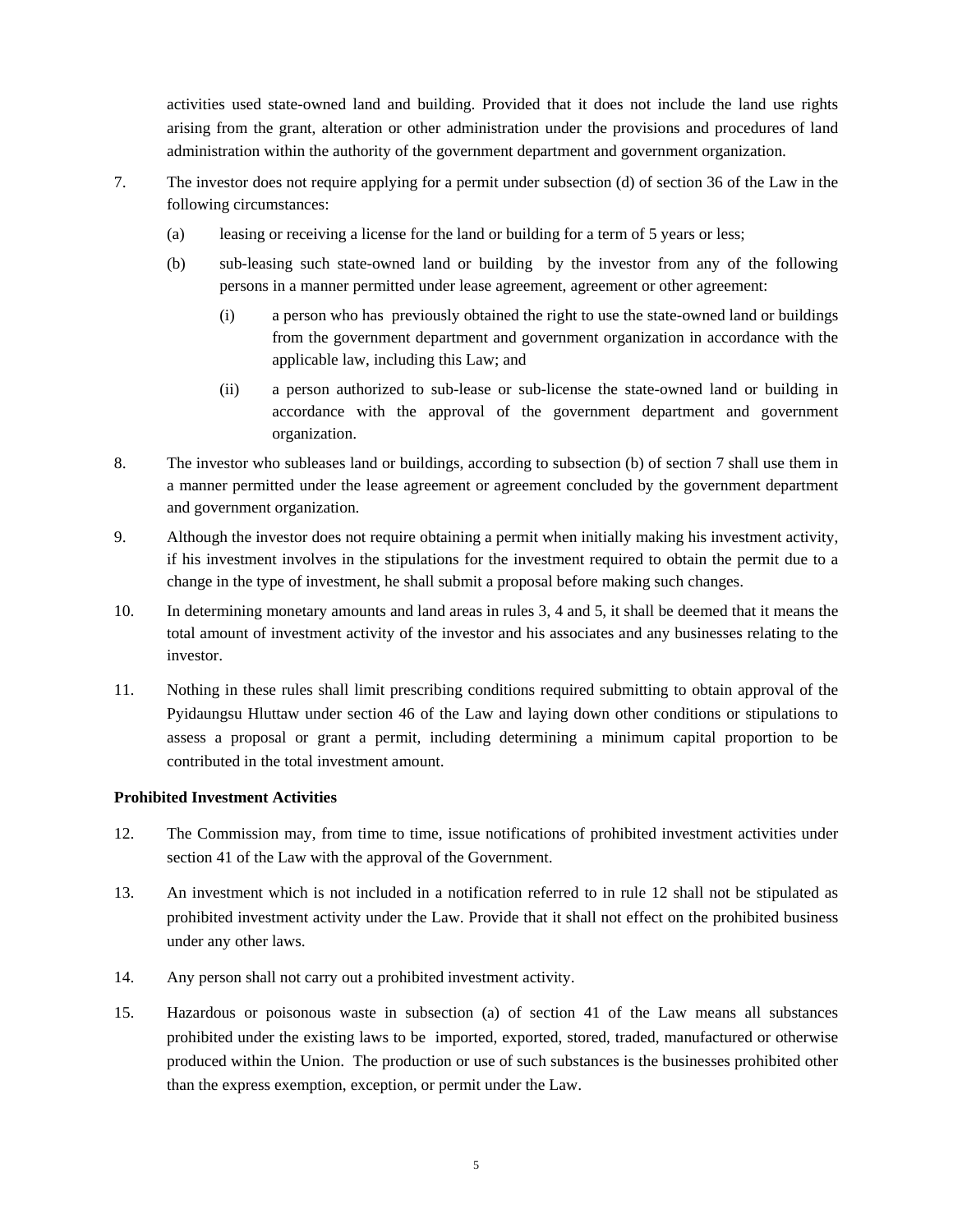- 16. The Commission:
	- (a) may request information from such investor if there is reasonable ground to believe that a prohibited investment activity or its related businesses are being engaged;
	- (b) may order any investment to suspend or cease if there is reasonable ground to believe that a prohibited investment activity is operated; and
	- (c) shall revoke the permit or endorsement if it is known that a prohibited investment is operated according to the inspection results.

#### **Restricted Investment Activities**

- 17. With the approval of the Government, the Commission may, under section 43 of the Law, issue notifications of investment activities restricted under section 42 of the Law and, under section 44 of the Law, amend these notifications. A person making a restricted investment activity shall perform in accordance with the Law and other applicable laws.
- 18. The rights of the Commission to discuss or to request for advice shall be made in accordance with section 45 of the Law when considering amendment to the notification referred to in rule 17.
- 19. An investment activity which is not included in the notification referred to in rule 17 shall not be stipulated to be a restricted investment activity under the Law.
- 20. The government department and government organization may conclude a contract with investor in respect of investment activity allowed to be carried out only by the Union under subsection (a) of section 42 of the Law and other applicable law, and may allow the investor to involve in the investment activity according to the extent of the contract.
- 21. Myanmar citizen investors may carry out investment activity stipulated under subsection (b) of section 42 of the Law.
- 22. Myanmar citizen investor shall contribute 20% of the minimum direct shareholding or interest proportion in investment activity under subsection (c) of section 42 of the Law.

#### **Notice for Restricted Investment Activities**

- 23. An investor carrying out the investment activity restricted under section 42 of the Law shall notify the Commission Office or Region or State Committee Office for such businesses.
- 24. The investor shall send the notice under rule 23 to the Commission Office or Region or State Committee Office within 3 months from the commencement of implementation of the investment activity.
- 25. Sending notice under rule 23 shall not apply to an investor or a small company that still submits a proposal or endorsement application for the investment activity.

# **Chapter III Investment Promoted Sectors**

- 26. The Commission may, from time to time, issue notifications of investment sectors to be promoted, and amend them with the approval of the Government.
- 27. The Commission may, without limiting the effect of the other powers or rules, stipulate the minimum investment criteria and maximum value of tax exemption before the enjoyment of tax exemption and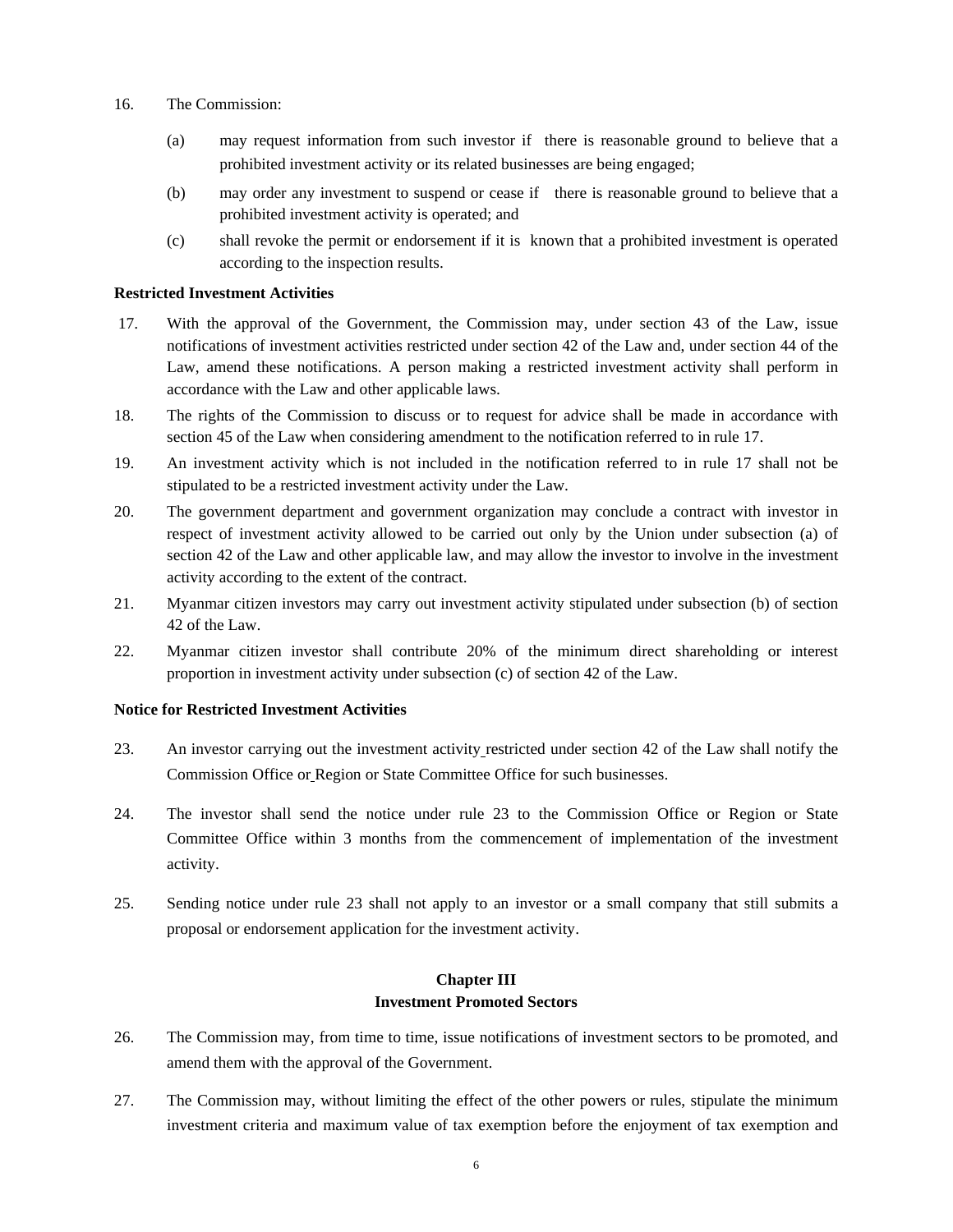relief of an investment activity for the investment sector to be promoted at any time. The eligibility criteria could include a minimum cash investment that must be made as a proportion of the total investment amount.

#### **Chapter IV**

#### **Submission of Investment Screening Application and Issuance of Guidance**

- 28. A person who desires to invest may submit an investment screening application to the Commission for non-binding guidance on the kinds of the following proposed investments:
	- (a) businesses required to submit a proposal to the Commission under section 36 of the Law;
	- (b) businesses likely to be submitted to the Pyidaungsu Hluttaw for approval under section 46 of the Law;
	- (c) investment activities restricted under section 42 of the Law and its related notification;
	- (d) investment activities involved in investment promoted sectors; or
	- (e) investment activities prohibited under section 41 of the Law.
- 29. In the investment screening application, the investor shall:
	- (a) fully disclose the nature of the investment;
	- (b) disclose all information which appropriate person may consider in the assessment of the Commission; and
	- (c) right fully disclose information.
- 30. The Commission shall assess the application after a person, who desires to invest, submits the investment screening application and pay the stipulated application fee.
- 31. The Commission:
	- (a) shall assess an investment screening application within 10 working days, if it is complete; and
	- (b) may extend the assessing period if it requires to ask for additional information from the investor.
- 32. The Commission shall issue non-binding guidance after assessing the investment screening application within the specified period.
- 33. The guidance issued under rule 32 shall be assumed as advice for the continuation of the investment in accordance with law and shall not be assumed to know in advance whether a chance of an approval of being granted.
- 34. The Commission may revoke the application if the requested information is not provided by the investor within 10 working days from the requested date or such extension.
- 35. Any prescriptions under rule 29 is amended, the Commission may determine that the guidance issued under rule 32 should be amended. It shall notify the determination to the investor.

#### **Chapter V Submission of Investment**

- 36. Every submission shall be carried out in accord with the following stipulations:
	- (a) it shall be in writing;
	- (b) it shall be in Myanmar or, if desired, it may be both in Myanmar and English;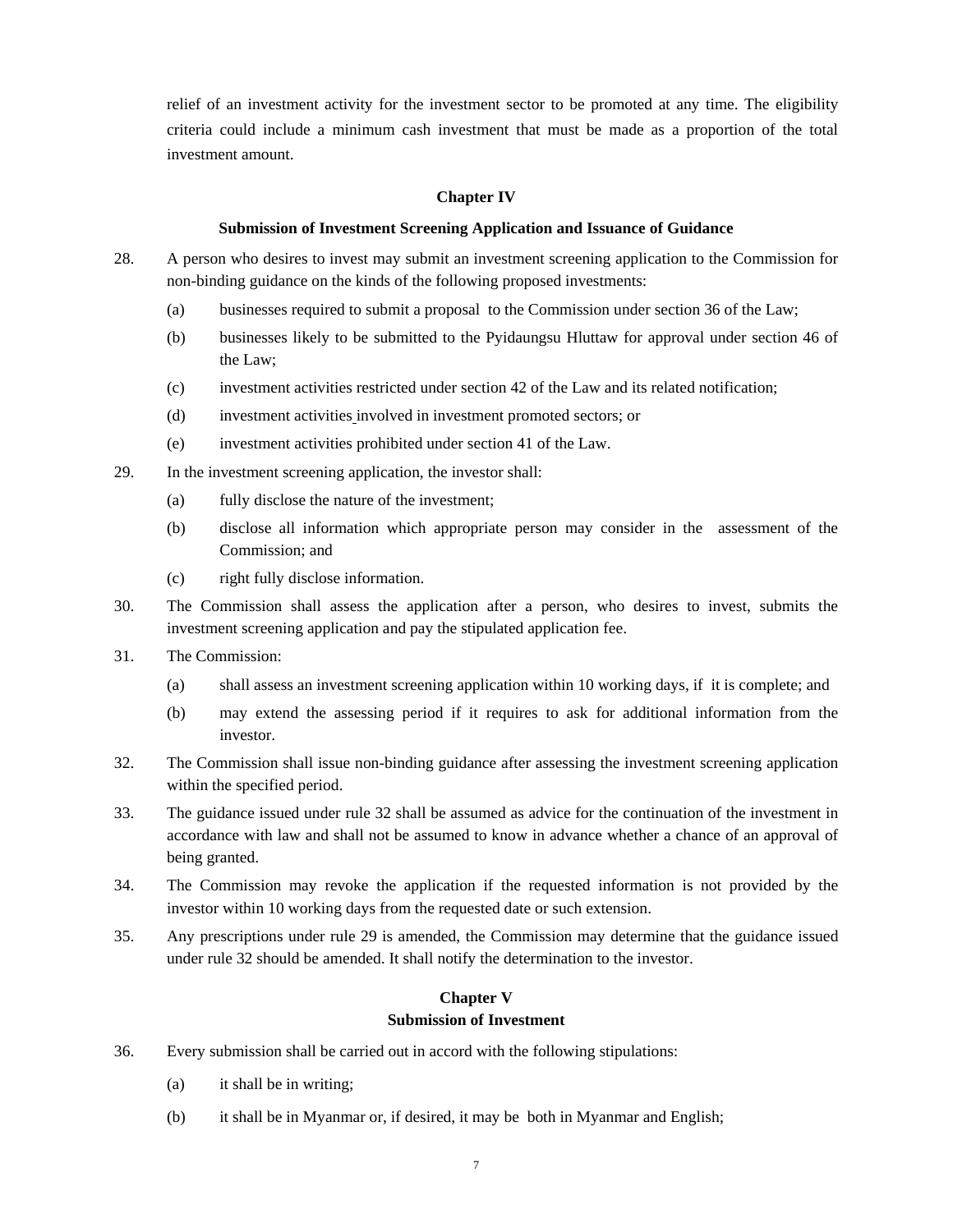- (c) where it is a proposal, a summary of the proposed investment shall be in Myanmar or, if desired, it may be both in Myanmar and English;
- (d) it shall be signed by a relevant applicant;
- (e) the stipulated form shall be completed;
- (f) it shall contain the information prescribed by the Commission;
- (g) it shall contain the information which is true and complete and shall not be disclosed fraudulently;
- (h) it shall be submitted to the Commission Office or relevant Region or State Committee Office; and
- (i) the relevant application fee shall be paid.
- 37. The investor shall submit the following matters to the Commission after obtaining the permit or endorsement, although it is not required to mention such matters in the submission. The Commission Office shall inform such information to the Central Bank of Myanmar:
	- (a) where the investment is carried out with foreign loan, the repayment schedule, including the loan amount, the sum of principal and interest, remittance amount and the timeline; and
	- (b) the receiving bank of capital and loan from abroad and the banking channel for remittance and settlement.
- 38. A summary of proposed investment submitted under sub rule (c) of rule 36 shall include the following information:
	- (a) the investor and other person involving a significant direct or indirect interest in the investment;
	- (b) the principal location or locations of the investment;
	- (c) a description of the sector and business which the investment is to be made;
	- (d) proposed amount of the investment;
	- (e) a description of the plan, including expected timetable for the implementation of the investment;
	- (f) the number of employees to be appointed and export earnings from investment; and
	- (g) other information to be prescribed by the Commission from time to time.
- 39. If the investor has not yet legally established the enterprise, the person responsible for establishing such enterprise may submit the proposal as an investor. The establishment as the enterprise under the law is a condition of being issued the permit and shall not alter any of the obligations of the investor under the Law.
- 40. The Commission may consult with government department and government organization in considering a submission without limitation of its other powers. It may consult with other stakeholders and persons affected by the determination in relation to any proposal, and obtain information for its determination. Provided that, it may, at its discretion, decide whether to consider such information.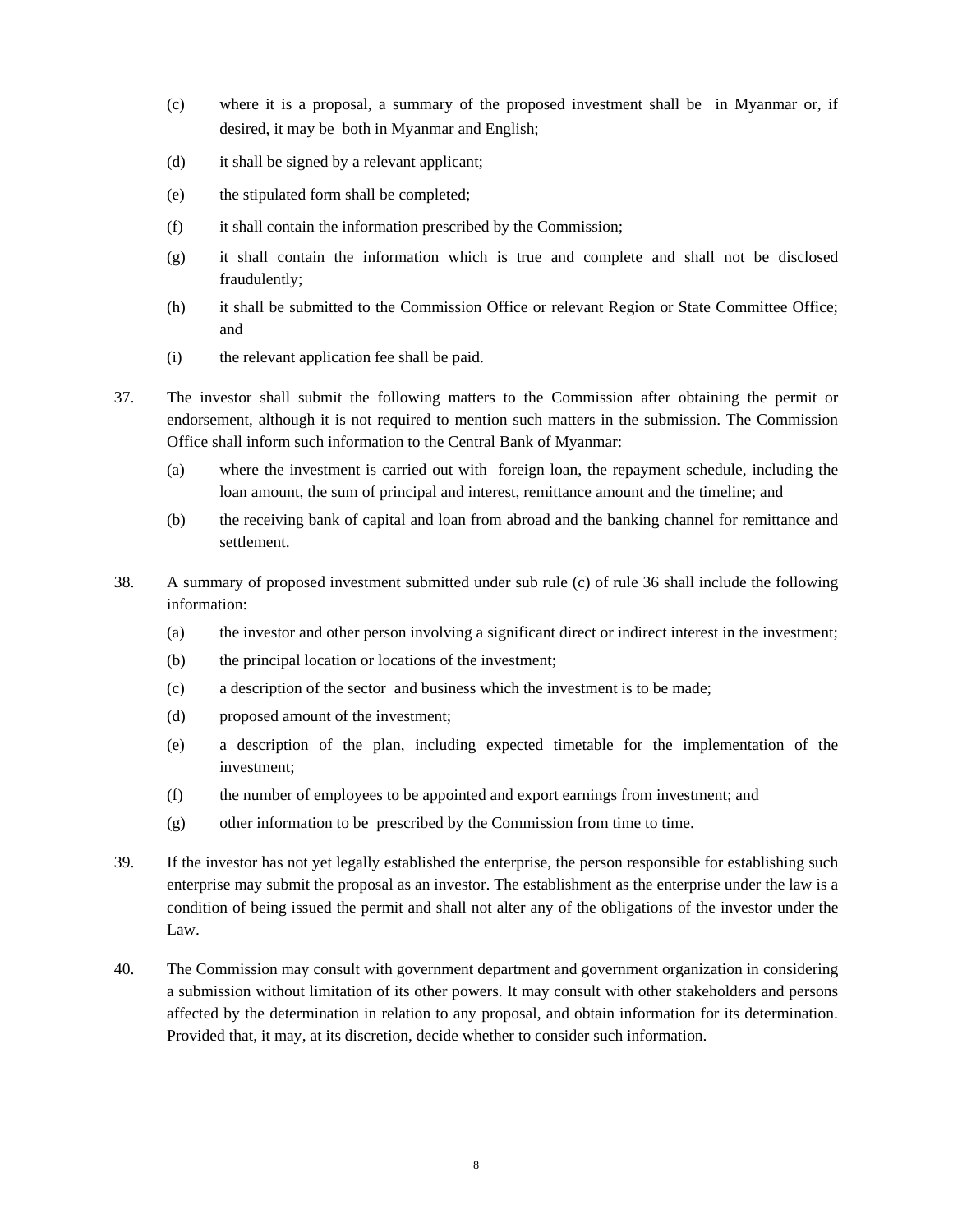## **Chapter VI**

## **Submission and Assessment of Proposal**

- 41. (a) Where a proposed investment subject to sub rule (b) is involved in the investment in section 36 of the Law, an investor shall submit a proposal to the Commission to obtain permit and invest only after obtaining a permit.
	- (b) If another investor or business organization, who holds the permit, desires to make the proposed investment, it shall not require further obtaining the permit under subsection (a) except any investment involved in rule 237.
	- (c) The investor shall pay the application fees for the proposal, prescribed by the Commission.
- 42. The intended investor submitted the proposal to the Commission under rule 41 shall make investment only after obtaining the permit and comply with all conditions in the permit.
- 43. The following persons shall apply for the proposal:
	- (a) a person who desires to invest;
	- (b) the representative authorized by a person who desires to invest; or
	- (c) a subsidiary involved in the business of which a person desires to invest.
- 44. In submitting the proposal, if an investment involved in any of the following conditions among investment activities to be obtained the permit in section 36 of the Law, the proposal shall be submitted through the relevant ministry:
	- (a) having a significant ownership interest in the investment by government department and government organization;
	- (b) having been granted or intending to grant concessions to the investor by government department and government organization; or
	- (c) being required or authorized by law to do so by government department and government organization.
- 45. The Commission may, after receiving to screen the proposal, publish a summary of the proposal for public awareness within 10 working days from the date of receipt.
- 46. If a person who desires to obtain the right to use land, or tax exemption or relief, applications for them may be submitted together with the proposal.

## **Proposal Assessment Procedure**

- 47. The Commission Office shall assess a proposal for eligibility and completeness at the Commission Office or other place designated by the Commission. If the proposal is eligible and complete, it shall be accepted. The Proposal Assessment Team shall assess it in accordance with the stipulations and then submit to the Commission's meeting.
- 48. On receipt of the proposal submitted under rule 47, the Commission shall assess whether or not an investment in the proposal should be allowed in accordance with the stipulations. It may reject the proposal within 15 working days from date of receipt if it determines inappropriate to grant permission. If a proposal is rejected, the Commission shall give the notice of the rejection with an explanation of the grounds of rejection to the investor within 5 working days from the date of rejection. If the proposal is not rejected, it shall be deemed to be accepted.
- 49. The Commission shall assess it within 60 days from the date of receipt of the proposal, and if it determines to allow, it shall issue the permit within 10 working days. The copy of the permit shall be delivered to the relevant Union ministries and relevant Region or State government.
- 50. The Commission may grant the permit to the investor or its subsidiary involved in the investment.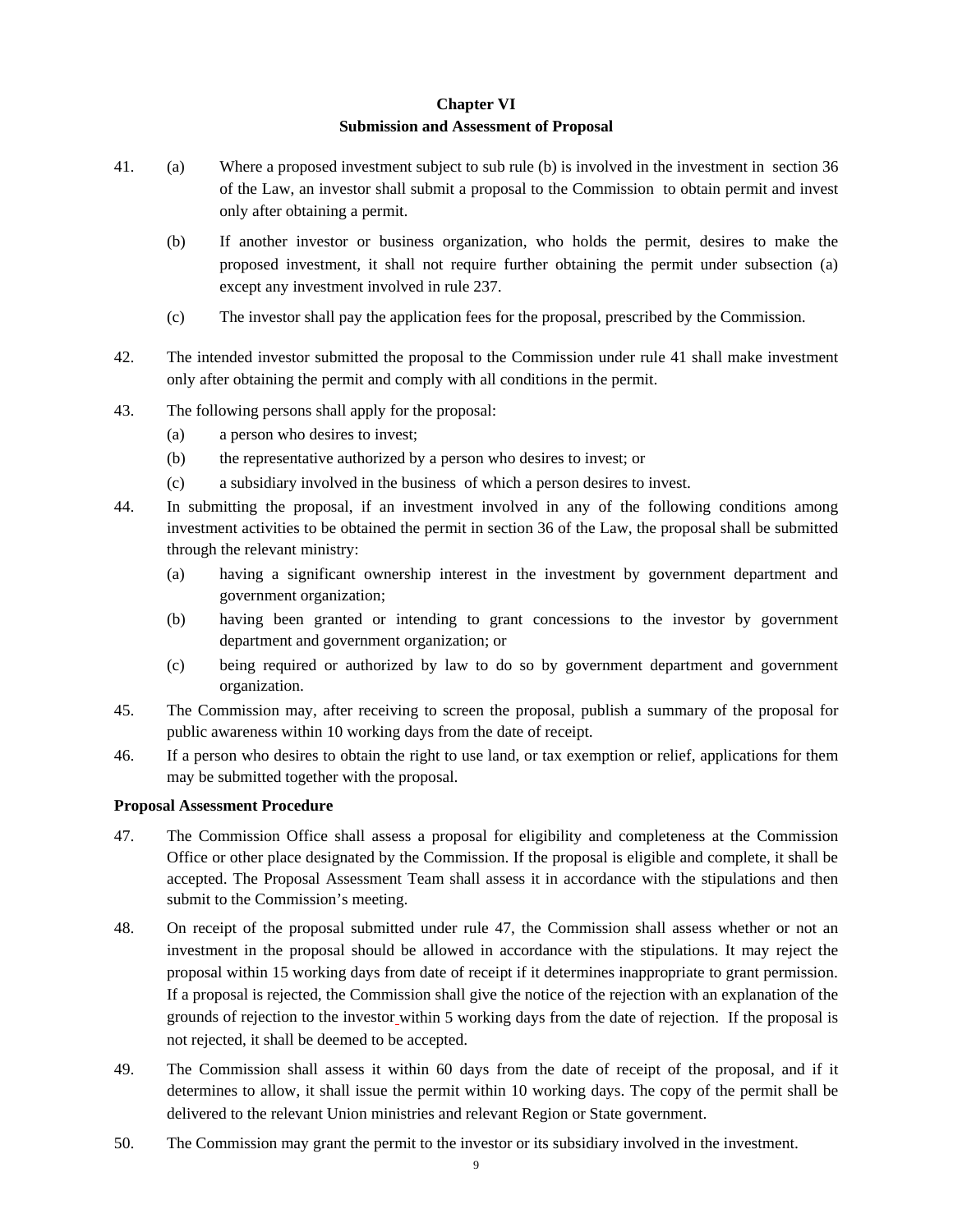- 51. Without limitation of other rules, the permission in relation to a permit, or tax exemption or relief may be:
	- (a) granted in respect of a proposed or stipulated investment;
	- (b) granted in respect of types of investments;
	- (c) granted in accordance with the payment of a bond;
	- (d) granted for a specified duration; or
	- (e) granted in whole or in part.
- 52. The assessment period of the proposal under rule 49 may be suspended in any of the following conditions:
	- (a) being required by the Commission to ask for additional information from the investor or other organizations to make its assessment and determination on the permit and any related application; or
	- (b) being required to submit to the Pyidaungsu Hluttaw to obtain its approval under section 46 of the Law.
- 53. The Commission may make the suspension of proposal assessment period more than once under this rule and the Commission office shall inform the investor the suspension.
- 54. When the Commission receives the additional information according to rule 57 or the approval of the Pyidaungsu Hluttaw, it shall end the period of suspension and resume the timeframe.
- 55. If the Commission assumed that it is beneficial to the interests of the Union to make an extension in the circumstances relating to the complexity or novelty of the proposal, he may extend the proposal assessment period under rule 49. The time of extension may be extended more than once under this rule and the extension shall be informed to the investor.
- 56. The Commission shall have an investor or its authorized representative attend the meetings of the proposal assessment team or the Commission. If required, experts from government departments and government organizations in relation to the nature of the business shall be invited to attend the meeting.
- 57. The Commission may request the investor to provide more information relevant to the proposal at any stage of the process before acceptance and submission of the proposal to the meeting of the Commission.
- 58. The investor shall provide more information requested by the Commission under rule 57 within 20 working days from the request date or extension approved by the Commission.
- 59. The Commission may reject the proposal if the investor fails to provide the requested information within the time prescribed under rule 58.
- 60. If the investor desires to obtain the permit for the proposed investment, although the proposal is void, he shall resubmit the proposal and pay the prescribed application fees.
- 61. In assessing the proposal, the Commission may, if required, consult with government departments and government organizations. Such departments and organizations shall provide required personnel or other resources to the Commission. Where the investment subjects to the Ethnic Rights Protection Law, the Commission may consider whether or not to consult with and to obtain the remark of the relevant Region or State Government or other stakeholders as part of the assessment process or other conditions to be included in the permit.
- 62. In assessing a proposal, the Commission may reject the proposal at any time if it considers being unconformity with law or ineligible to issue the permit.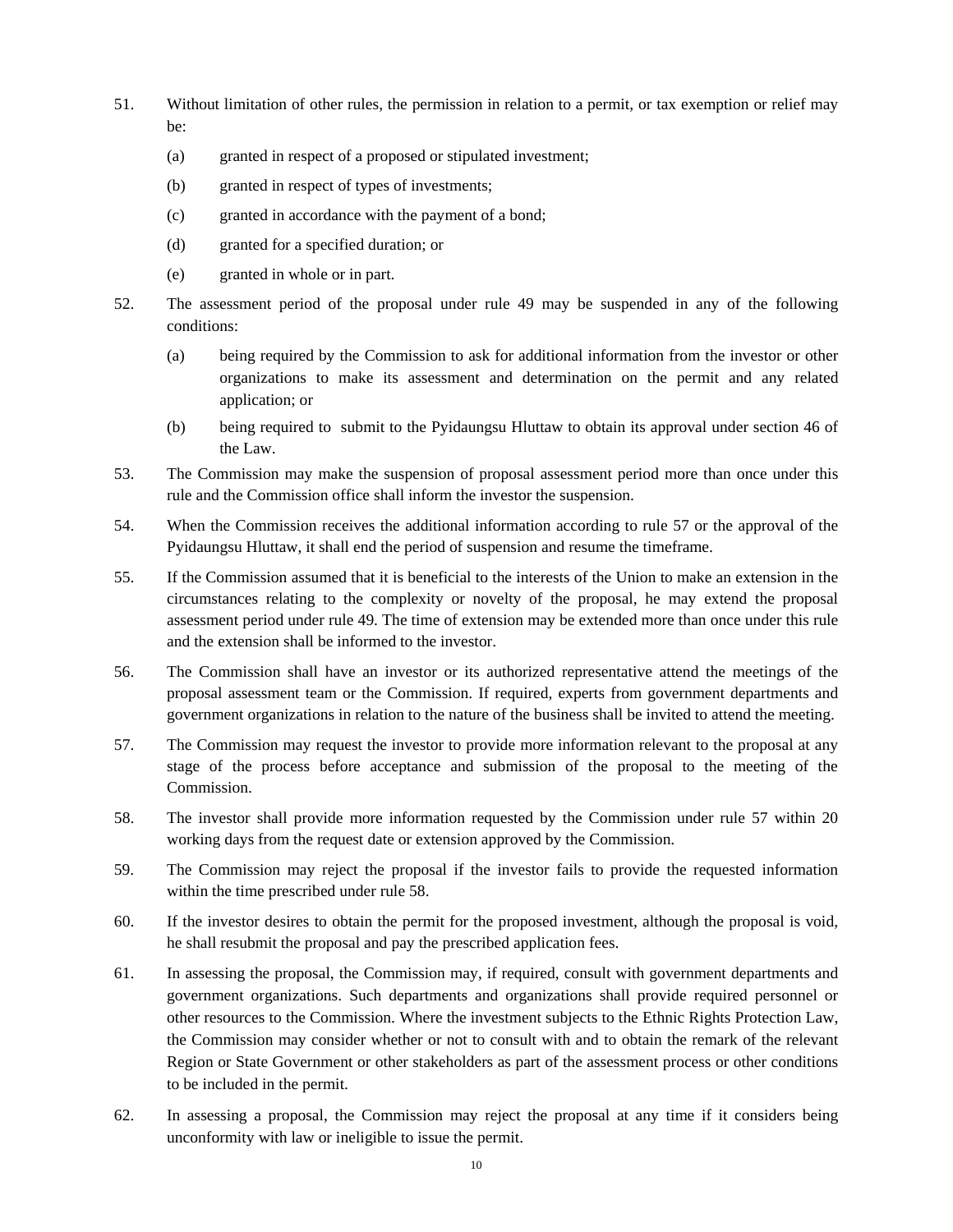63. The Commission may further issue guidelines on the procedure of the permit application and assessment.

#### **Proposal Assessment Criteria**

- 64. In assessing the proposal, the Commission shall consider objectives, principles, rights and responsibilities of the Law, emphasizing on the interest of the Union. In assessing the investor and investment proposal, the Commission shall consider whether or not the following criteria are met with:
	- (a) acting and carrying out investment in accordance with the laws of the Union by the intended investor;
	- (b) being an investment activity required to obtain a permit;
	- (c) being the proposal which is consistent with the Law;
	- (d) demonstrating a commitment to carry out the investment in a responsible and sustainable manner by reducing and avoiding any adverse environmental and social impacts by the investor; such commitment without limiting environmental conservation actions, compliance with environmental conservation policies and human right, and application of effective technology for natural resource and practices of waste management strategy being included;
	- (e) having business experience and acumen in respect of the investment by the investor or holding company or an associate involving the management of investment;
	- (f) making financial commitment to the investment activity by the investor, associate, and holding company;
	- (g) being the investor, an associate, and holding company of good character and business reputation; and
	- (h) inconsideration of the policies and objectives of national development, security, economics, social and culture issued by the Union Government or Region or State Governments, being the investment which is compatible with the policies and objectives of them to be affected by the investment.
- 65. In assessing the proposal in accordance with rule 64, the Commission:
	- (a) shall take all criteria into consideration and determine that the investor and the proposed investment shall be met mandatorily with the criteria in rule 64 (a) to (c) and are met with the most relevant criteria in of rule 64(d) to (h); and
	- (b) shall determine whether or not the investor and the proposed investment meet with the mandatory criteria and the relevant non-mandatory criteria.
- 66. For the provision of rule 64 (g), in assessing whether the investor has a good character and business reputation, the Commission may consider whether or not the investor, an associate or a person involved in the investment was penalized under or contravened the laws relating to any environment, labour, tax, anti-corruption or human rights.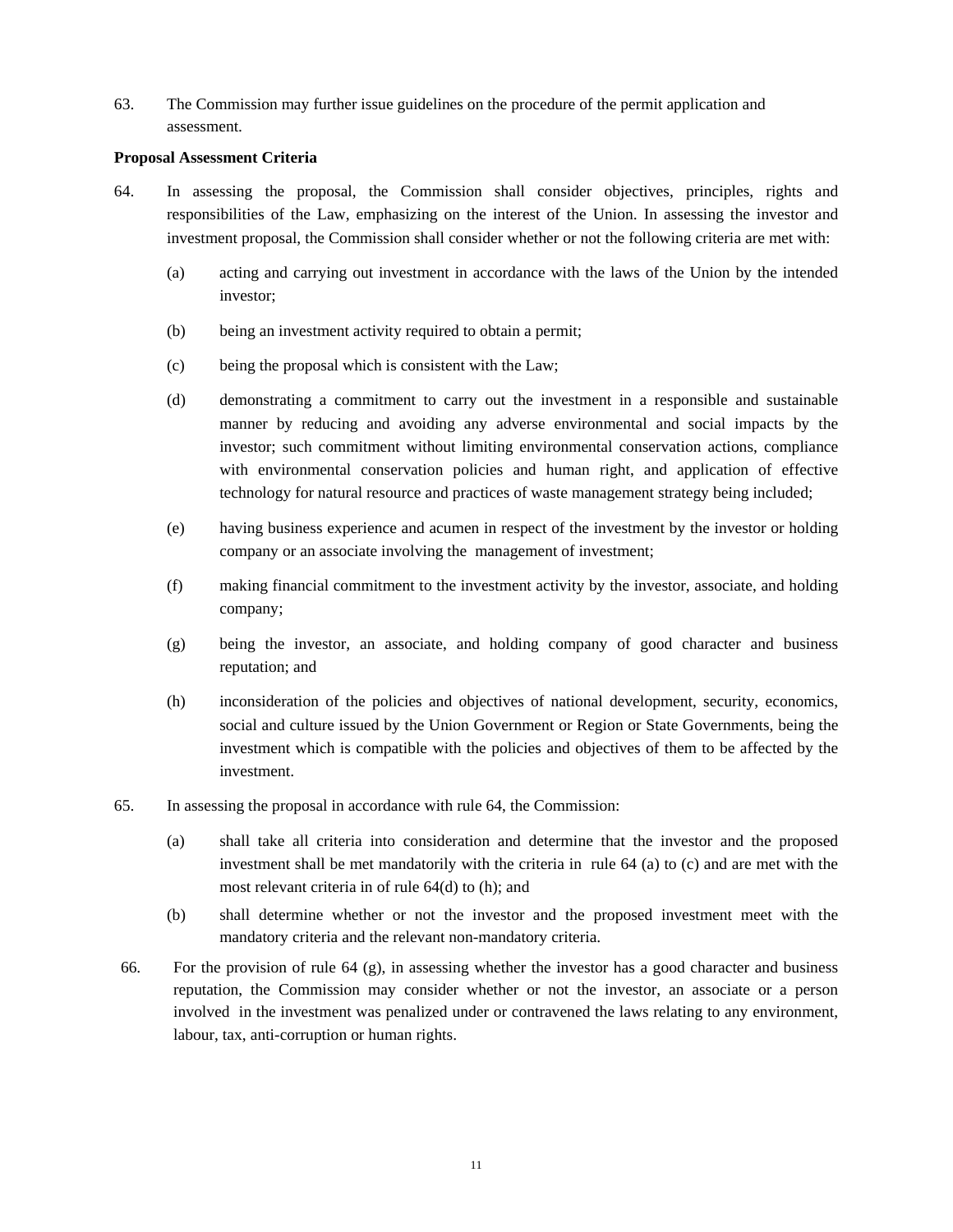## **Chapter VII**

## **Submission and Assessment of Endorsement Application**

- 67. In respect of an investment activity not involved in section 36 of the Law, the following persons may submit an endorsement application to the Commission Office or relevant Region or State Committee Office:
	- (a) the investor;
	- (b) the authorized representative of the investor; or
	- (c) the subsidiary involved in the investment.
- 68. The investor:
	- (a) may submit the relevant land use application or tax exemption or relief application with the endorsement application concurrently; and
	- (b) shall pay endorsement application fee prescribed by the Commission .
- 69. In the initial implementation of the investment, the investor, who applies endorsement application, shall submit recommendations, approvals, licenses, permits, and similar authorized documents required by section 38 of the Law with the endorsement application. Provided that where the business is a kind of business required to obtain recommendation, license or similar authorized document in the implementation process of the investment after obtaining the endorsement application according to the nature of business, such documents shall be obtained and submitted to the Commission after the submission of the endorsement application.
- 70. The endorsement application submitted under rule 68 shall be assessed whether or not to be eligibility and completeness at the Commission Office or the relevant Region or State Committee Office. If the endorsement application is complete with the stipulations, the endorsement application shall be submitted for review and approval of the Commission, Region or State Committee.

## **Endorsement Application Assessment Procedure**

- 71. When receiving the endorsement application according to rule 70, the Commission or relevant Region or State Committee, may reject it within 15 working days from the date of the receipt of the endorsement application, if it is deemed to be incomplete, ineligible for the stipulations or inappropriate for approval under other situations. If rejected, the Commission or relevant Region or State Committee shall notify the rejection and an explanation of the grounds of rejection within five working days from the date of the rejection to the investor. If not rejected, the endorsement application shall be deemed to be accepted.
- 72. (a) If the Commission decides to approve the endorsement application, after screening it within 30 days from the date of receipt, the Commission shall issue the endorsement within 10 working days from the date of decision;
	- (b) If the Committee decides to approve the endorsement application, after screening it within 30 days from the date of receipt by the relevant Region or State Committee, the Committee shall issue the endorsement within 10 working days from the date of decision;
	- (c) The Commission or Region or State Committee shall also deliver the copy of endorsement to the relevant Union Ministries and Region or State Governments.
- 73. The Commission or relevant Region or State Committee may grant the endorsement to the investor or its subsidiary involved in the investment.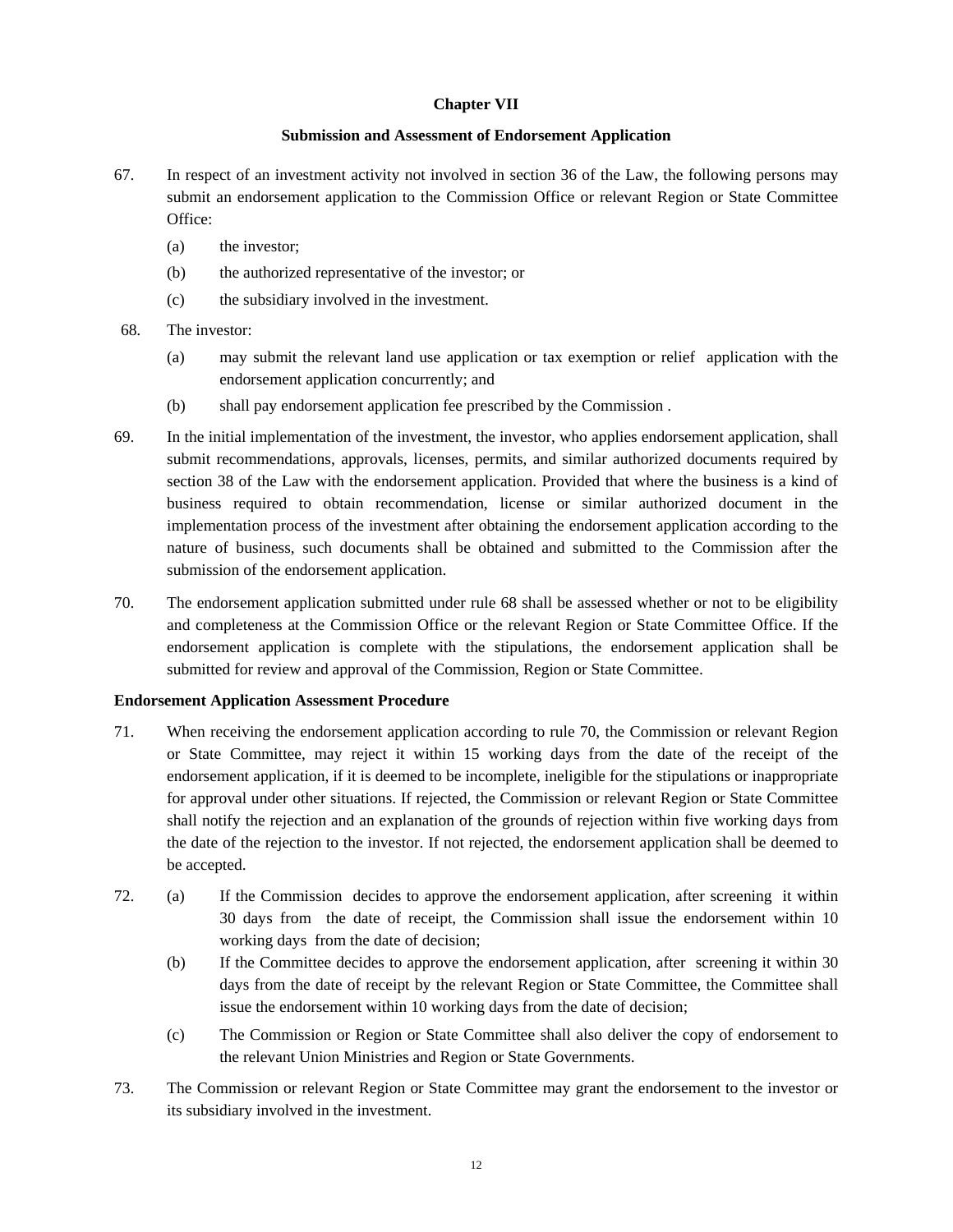- 74. The Commission or relevant Region or State Committee may request more information relating to the endorsement application at any stage of the assessment process of endorsement application to the investor.
- 75. Application may be rejected if the investor does not provide the information requested by the Commission or relevant Region or State Committee within 20 working days from the requested date, or such extension approved by the Commission. If the endorsement application is void, the investor who desires to obtain the land use right or tax exemption or relief shall resubmit the endorsement application and pay the prescribed application fee.
- 76. The Commission may consult with government departments or government organizations in assessing an endorsement application, and request government department or government organizations to provide relevant personnel or other resource to complete the assessment process of endorsement application within the timeframe.
- 77. In assessing the endorsement application, the Commission may reject an endorsement application at any time if it deems to be non-compliance with law or ineligible for endorsement.
- 78. The Commission may issue further guidelines for the endorsement application assessment procedure.

#### **Endorsement Application Assessment Criteria**

- 79. The commission or relevant state or regional committee must assess every application for an endorsement, and determine whether to issue an endorsement, after considering the objectives, principles, rights and responsibilities in the Law and applying the following criteria:
	- (a) acting and carrying out investment in accordance with the laws of the Union by the investor;
	- (b) the business of being required to obtain the endorsement application under section 37 of the Law;
	- (c) being an endorsement application in conformity with the Law;
	- (d) the application of being involved in the investment prescribed by the Law; and
	- (e) being an investor who is eligible to receive one or both of the land use right or tax exemption or relief by the endorsement.

## **Chapter VIII**

#### **Submission and Assessment of Tax Exemption or Relief Application**

- 80. If an investor who has obtained a permit or an endorsement, or who still applies for a permit or endorsement, desires to enjoy tax exemption or reliefs in sections 75, 77 and 78 of the Law, the investor may submit the tax exemption or relief application.
- 81. If an investor who has obtained a permit or an endorsement, or who still applies for a permit or an endorsement, desires to make an additional capital investment within the Union, tax exemption or relief shall only be applicable to such additional capital investment.
- 82. Tax exemption or relief application may be submitted with a proposal or an endorsement application. Tax exemption or relief under sections 77 and 78 of the Law may be submitted as an additional. The investor shall accurately specify tax exemption or relief to be enjoyed in its application.
- 83. In applying the income tax exemption under subsection (a) of section 75 of the Law, the application for tax exemption or relief shall state the zone in which the investor has being invested or carried out or the investor has being invested or carried out more than 65% of the value of the investment calculated in accordance with rule 96.If necessary, the investor shall give other information.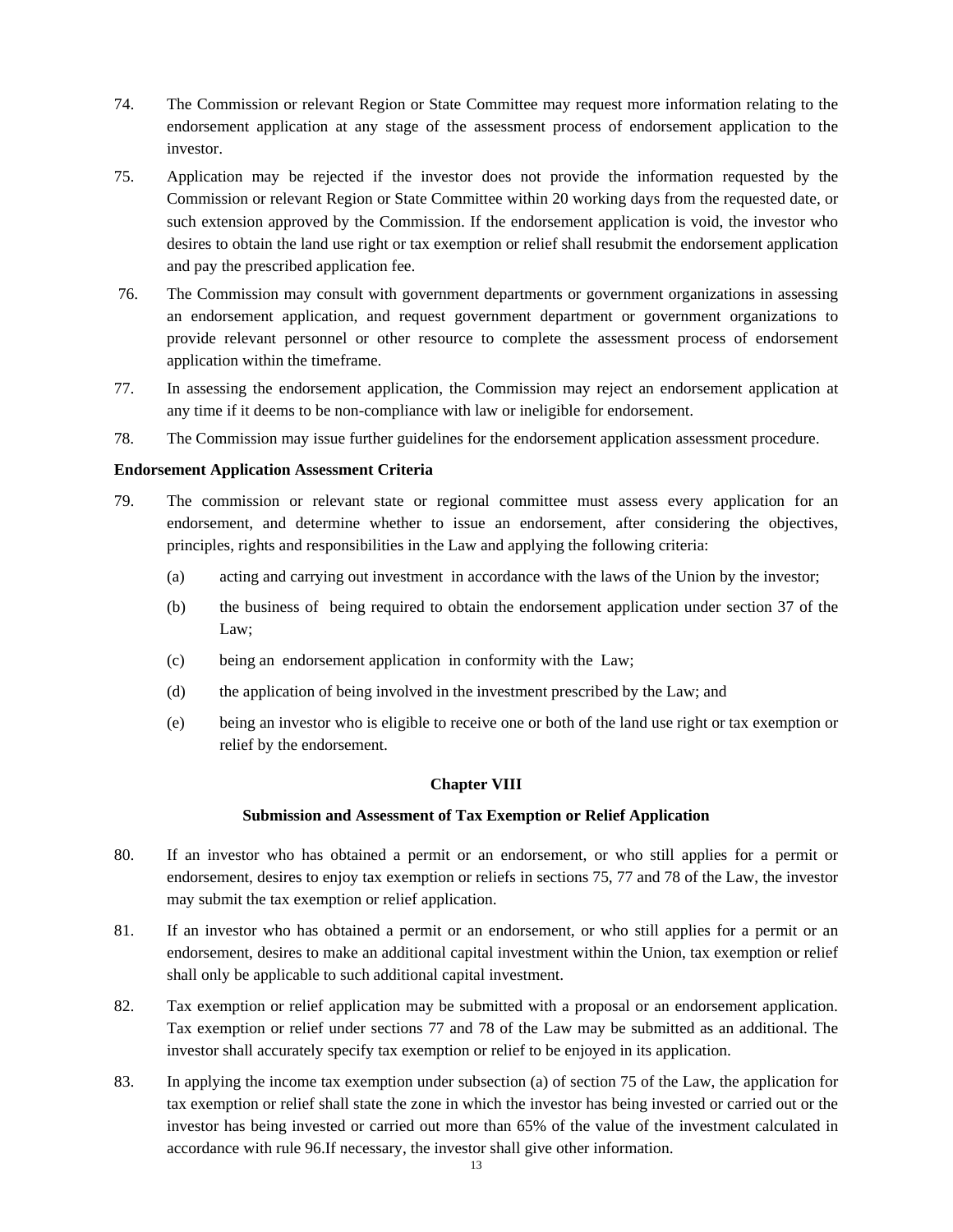- 84. If an investor applies for custom duties or other internal tax exemptions or reliefs under subsections(a) and (d) of section 77 of the Law, the investor shall provide without limiting the request of other information:
	- (a) list of machineries, equipments, instruments, machinery components, spare parts, materials used in the business and construction materials unavailable locally for the investment construction and investment preparation, and goods in details with four digit HS Code in the HS Code chapter; and
	- (b) a calculation of the total value of materials to be imported which the investor desires to apply for tax exemption or relief, including customs duty or other internal tax.

## **Tax Exemption or Relief Application Assessment Procedure**

- 85. When receiving tax exemption or relief application under rule 80, if the Commission thinks that the application is incomplete or ineligible for the criteria or inappropriate for approval under other situations, it may reject the application within 15 working days from the date of receipt. If the Commission rejects the tax exemption or relief, the Commission office or relevant Region or State Committee office shall notify the investor within 5 working days from the date of rejection with the grounds of rejection. If not rejected, it shall be deemed to be accepted.
- 86. The Commission office may request to provide further information relating to the tax exemption or relief application at any stage of the assessment process. The investor shall submit the information within 20working days from the requested date or such extension approved by the Commission. If the investor fails to submit the information within such timeframe, the Commission may reject the tax exemption or relief application.
- 87. If the Commission decides to approve it, after assessing the tax exemption or relief within 30 days from the date of receipt, it shall issue the tax exemption or relief within 10 working days. The copy of tax exemption or relief shall also be delivered to the relevant Union Ministries and Region or State Governments.
- 88. The Commission may grant tax exemption or relief to the investor or its subsidiary involved in investment.
- 89. Without limiting any other rules, the approval of a tax exemption or relief may be:
	- (a) granted in respect of a proposed or stipulated investment;
	- (b) granted by the payment of a bond;
	- (c) granted for a prescribed duration; or
	- (d) granted in whole or in part.
- 90. The Commission may issue guidelines on submission and assessment of tax exemption or relief application procedure.

## **Tax Exemption or Relief Assessment Criteria**

- 91. The Commission shall consider whether the investment is consistent with the following criteria or not, based on the objectives, principles, rights and responsibilities of the Law:
	- (a) acting and making investment in accordance with the laws within the Union;
	- (b) submitting and applying tax exemption or relief application in accordance with the Law;
	- (c) making all investment in the promoted sectors for income tax exemption;
	- (d) exceeding the amount of USD 300,000 for the expenditure of additional funds or further capital within the Union;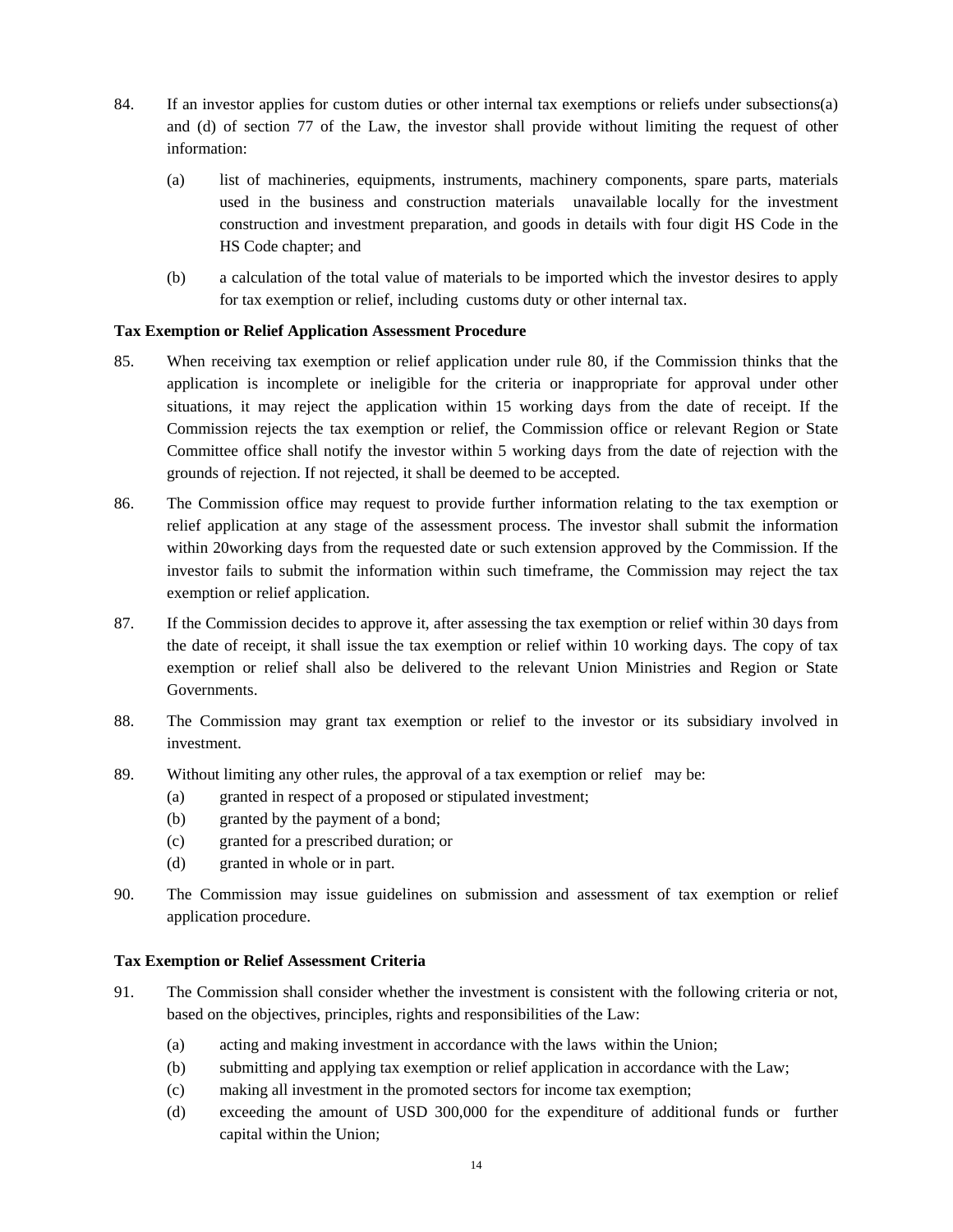- (e) obtaining a permit or endorsement or process in application;
- (f) in the case of applying income tax exemption, making investment in zone 1, zone 2,zone 3 or more than one zone, by notification, stipulated by the Commission;
- (g) the development of a skilled labour force supporting the creation of new employment opportunities;
- (h) bring or enhancing new technology or business skills into the Union;
- (i) causing competition, development of capacity building or productivity, or enhancing services or infrastructure within the Union; and
- (j) increasing export earnings of the Union.
- 92. In such assessing, the Commission shall:
	- (a) take all criteria into consideration and determine that the investor and the proposed investment shall be met mandatorily with the criteria in of rule 91 (a) to (f) and with the most relevant criteria out of rule 91 (g) to (j);
	- (b) determine whether or not to meet the mandatory criteria and to fulfill the relevant nonmandatory criteria; and
	- (c) consider the effect on the receipt of the Union budget due to the applied tax exemptions and reliefs;
- 93. (a) The Commission may grant or refuse all or some tax exemption or reliefs applied by the investor. It may grant the tax exemption or relief in whole or in part, stipulating the regulations, including the conditions for the performance relating to the investment between the investor and an associate person.
	- (b) If the Commission grants the tax exemption or relief to the investor according to subsections (a) and (d) of section 77 of the Law, it shall approve and notify the investment construction period or investment preparatory period to be enjoyed.
- 94. The Commission may refuse to grant a tax exemption or relief if any investor or associate suspended or significantly reduced an initial investment for which a tax exemption or relief was enjoyed under any law within the previous 3 years.
- 95. Tax exemption or relief applies to the investment allowed to enjoy tax exemption or relief. It does not apply to the other business or other income carried out by the investors and its subsidiary.
- 96. Where the investor makes investment in more than one zone;
	- (a) the zone in which more than 65% of the value of the investment is invested shall be deemed as the location of investment.
	- (b) if more than 65% of the total value of the investment is invested in:
		- (1) zone 1 and zone 2, the investment shall be deemed to be in zone 2;
		- (2) zone 2 and zone 3, the investment shall be deemed to be in zone 3; and
		- (3) zone 1 and zone 3, the investment shall be deemed to be in zone 3.
- 97. Customs duty exemption or relief under subsection (b) of section 77of the Law shall be granted only if at least 80% of the income expected to be earned from the investment is in foreign currency from exports. It may be granted on a pro-rata basis on income in excess of this amount expected to be earned in foreign currency from exports of that investment.
- 98. The Commission shall calculate a reimbursement of customs duty paid under subsection (c) of section 77 of the Law on a pro-rata basis of the customs duties paid by the investor based on the proportion of income from the investment earned in foreign currency from export. The reimbursement may be applied for the custom duties paid in the assessment year at the end of an assessment year. The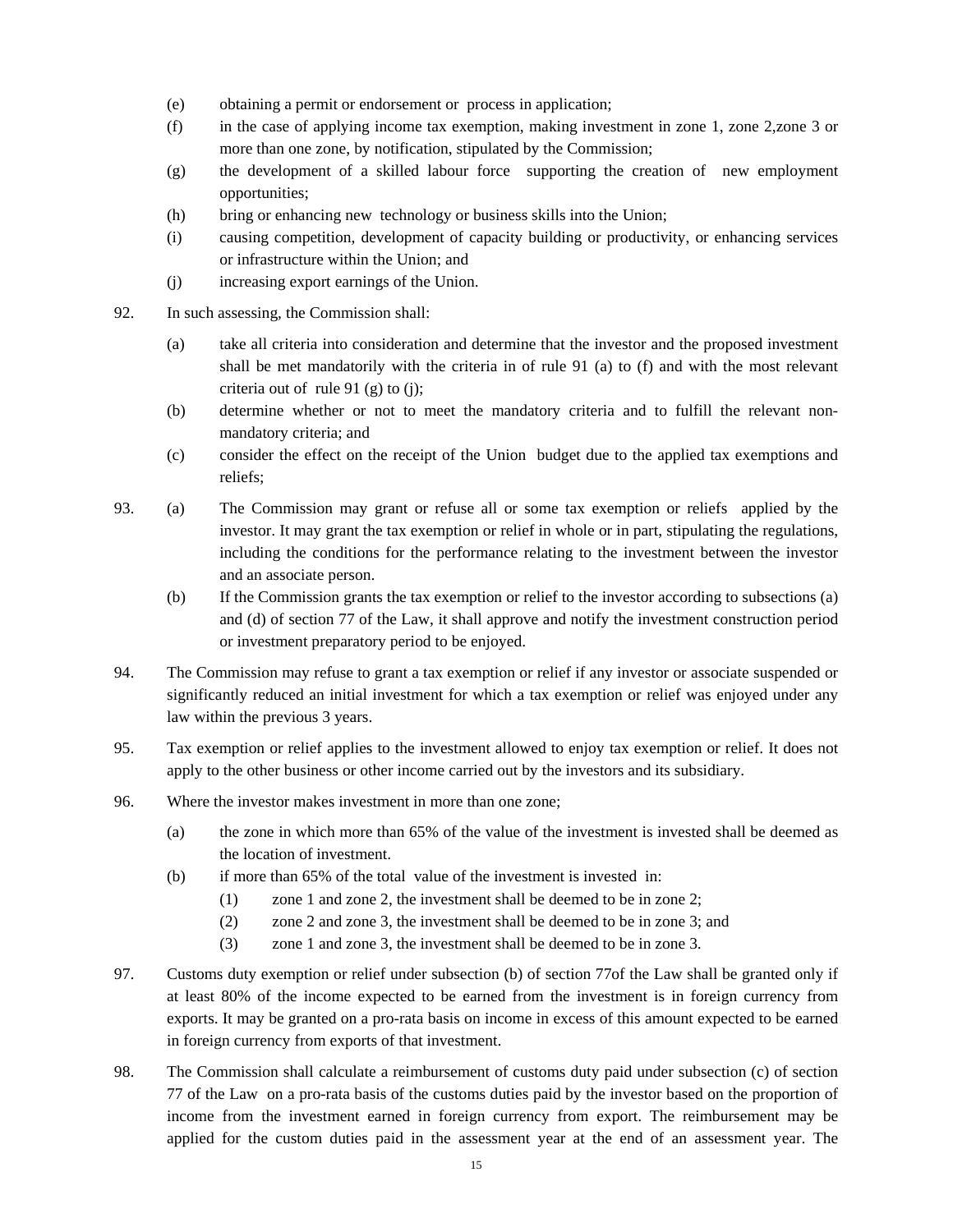reimbursement may be made in the offset form of a customs duties and future customs duties to be paid by the investor.

99. ( a ) The Commission may grant a tax exemption or relief from income tax, in respect of reinvestment, if the following criteria are met with:

- (i) the profits reinvested are earnings received by the investor in the assessment year in which the income tax exemption under subsection (a) of section 78 of the Law was claimed;
- (ii) the re-investment of said profit has occurred in the assessment year following the assessment year in which the income tax exemption under subsection (a) of section 78 of the Law was claimed ; and
- (iii) being duly paid for income tax and other taxes in the assessment year in which the income tax under subsection (a) of section 78 of the Law was claimed.
- (b) In making reinvestment according to subsection (a) of section 78 of the Law relating to income tax exemption, the payment of operating expenses shall not be calculated.
- (c) Tax exemption or relief to be enjoyed under subsection (a) of section 78 of the Law shall not be enjoyed if the profit from the investment is reinvested during the investment construction period or investment preparatory period.
- (d) In granting an exemption or relief under subsection (a) of section 78 of the Law, the Commission shall consider whether the investor complies to the law and the conditions of the permit or endorsement or tax exemption or relief or not , including the effects and benefits of tax exemption or reliefs for reinvestment.
- (e) No investor shall enjoy further exemption or relief to be enjoyed under subsection (a) of section 78 of the Law to an investor, if the investor fails to make an reinvestment in the relevant year in which investor applies to enjoy tax exemptions or reliefs and enjoys previous tax exemptions or reliefs under subsection (a) of section 78of the Law.
- 100. The Commission may grant the investor the right to depreciate his assets at the rate permitted under the applicable laws of the Union or at an equal to 1.5 times rate to be stipulated from time to time.
- 101. The Commission may grant the investor the right to deduct research and development expenses up to a maximum of 10% of his assessable income under subsection (c) of section 78 of the Law in the following conditions:
	- (a) the research and development activities applied to only the permitted investment;
	- (b) the research and development activities essential for the economic development of the Union; and
	- (c) the research and development activities of being recognized by the applicable statistics standards of the Union;
- 102. The Commission may make any further decision for any limitations or stipulations of the amount of or process for applying or administering the tax exemption or relief, including the consideration for the research and development expenses in excess of 10% of assessable income, if the Commission thinks necessary for the interest of the Union.

## **Other Matters Relating to the Issuance of Tax Exemption or Relief**

103. In granting the income tax exemption under subsection (a) of section 75 of the Law, the Commission may reassess tax exemption or relief after making the operation from three years to five years at the zone(s) in which the investment is made more than 65% of the value of investment. It may amend the tax exemption or relief according to the means of rule 96 depending on the zone(s) in which the actual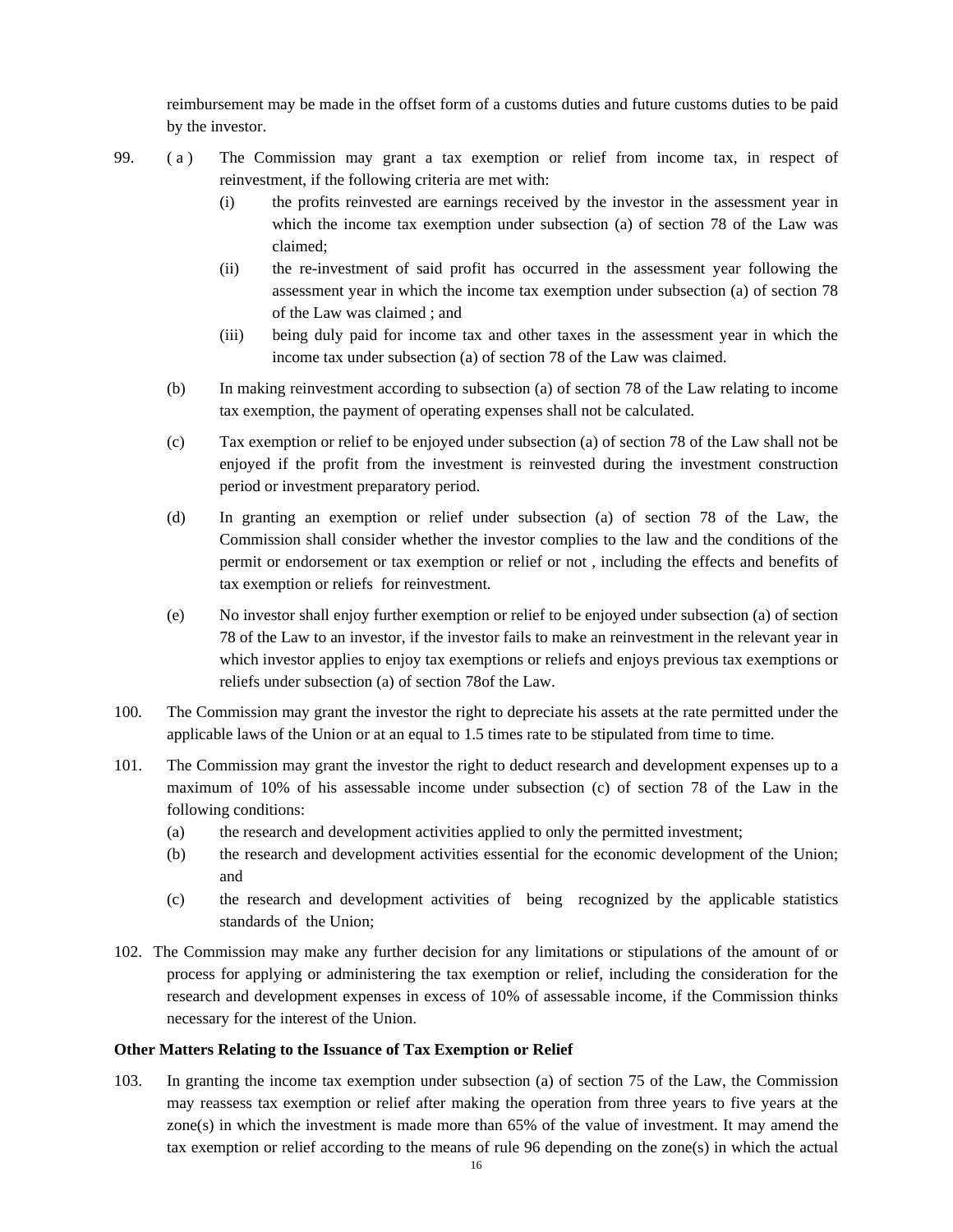investment is made if the value of actual investment in the zone(s) is different from the value assessed when granting tax exemption or relief. Any amendment may have retrospective effect. If it is found that the investor enjoyed more than tax exemption or relief to be enjoyed under the reassessment, he shall be liable for such amount to pay tax, and shall be payable in its following assessment year. Provided that no adjustment shall be made if it is found that the investor enjoyed less than tax exemption or relief to be enjoyed under reassessment.

- 104. The expansion of the volume of investment by the investor under subsection (d) of section 77 of the Law means that it shall be deemed that the volume of investment is expanded only after 80% of the proposed capital investment has been contributed.
- 105. The investor shall import the materials for expansion of the volume of investment according to subsection (d) of section 77 of the Law within two years from the date of receipt of tax exemption or relief. If investor shall not import the materials within such duration, such exemption or relief shall be voluntarily void.
- 106. The import of materials according to subsection (a) of section 77 of the Law shall only be carried out during the investment construction period or investment preparatory period. If not, it shall be voluntarily terminated.
- 107. The investment construction period or investment preparatory period shall come to an end on the date of commencement of commercial operation except rule 146(d).
- 108. Without having the approval of the Commission, if the machinery equipment, instruments, machinery components, spare parts and construction materials imported under the tax exemption or relief under subsections (a) and (d) of section 77 of the Law are used for any purpose other than the construction or implementation of the investment, the investor shall pay all applicable duties and taxes to be paid at the time of such importation. The Commission may impose any of administrative penalties prescribed under section 85 of the Law on such investor.
- 109. Before granting a customs duty exemption or relief under subsection (a) and (d)of section 77of the Law, the Commission shall assess whether or not the goods imported are to be used in the construction and implementation of investment or not.
- 110. If a custom duty exemption or relief is granted under subsection (b) of section 77of the Law and the percentage of income actually earned in foreign currency from exports in an assessment year is less than the expectation stated in the tax exemption or relief application, the customs duty exemption or relief shall be reduced to a pro-rata exemption on the actual export earnings in that period, and the investor shall repay any excess customs duties exempted under the tax exemption or relief.
- 111. If investor enjoys tax exemption or relief with the depreciation rate less than the stipulated period under subsection (b)of section 78 of the Law, he shall use such depreciation rate from the commencing year of commercial operation.
- 112. If the investor authorizes, without importing themselves for the intended materials, a person or company to import the materials for the investment that obtained a permit or an endorsement according to subsections (a) and (d) of section 77 of the Law, the investor shall state such person or company and obtain the approval after submitting to the Commission.
- 113. Before to the investor enjoys benefits of any tax exemption or relief under sections 75 and 78 of the Law, the investor shall apply the Internal Revenue Department to accept the tax assessment for the relevant assessment year.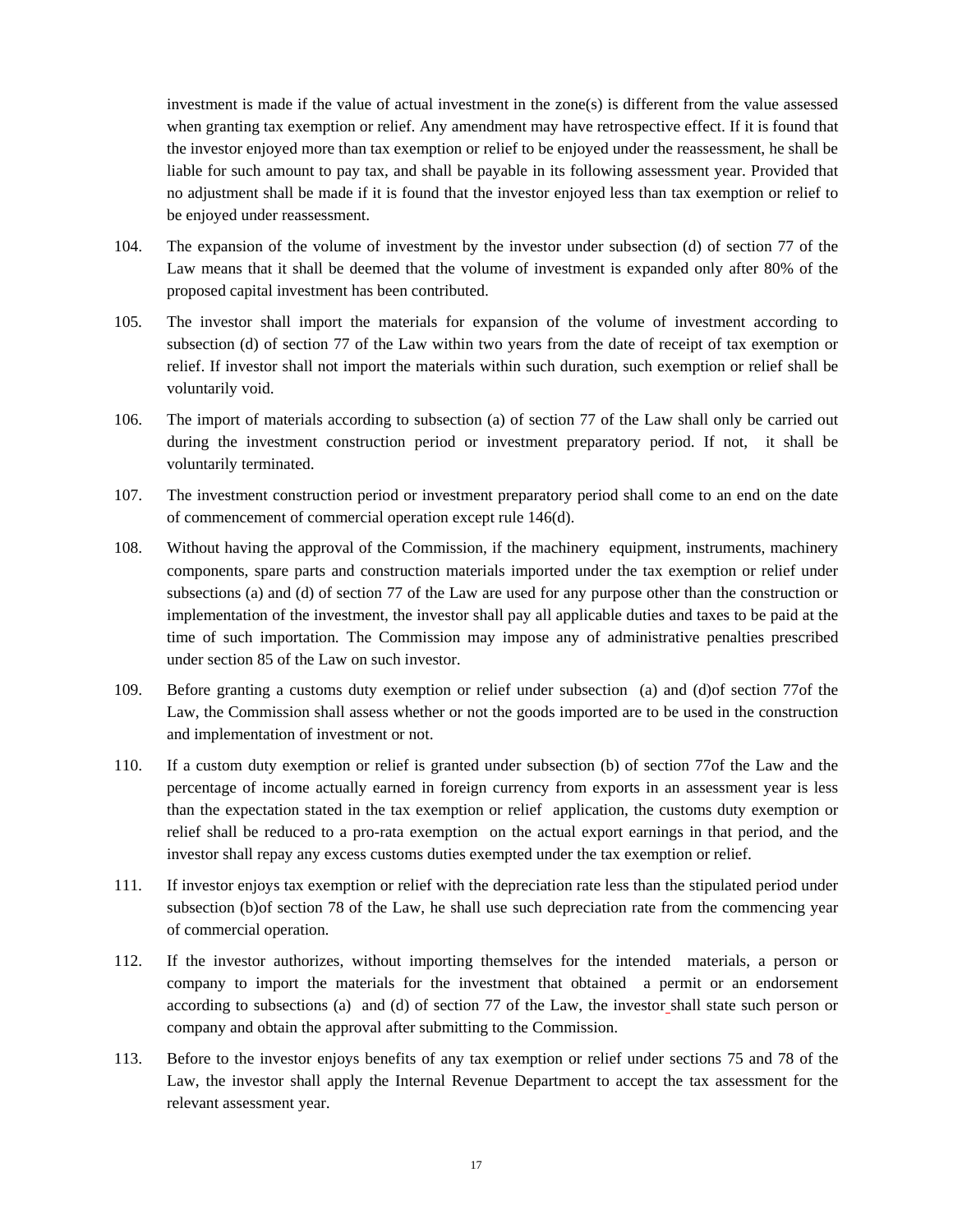- 114. In evaluating a tax assessment of an investor enjoying a tax exemption or relief under sections 75 and 78 of the Law, the Internal Revenue Department shall review whether the investor complies with the provisions of the law relating to the tax exemption or relief and any conditions prescribed in the tax exemption or relief granted to the investor or not.
- 115. The Commission may revoke approval if it thinks that approval has been obtained through fraud or other misleading conduct relating to the permit or tax exemption or relief or the investment has not been carried out in accord with the application. Without limiting other relevant laws, the investor whose approval has been revoked shall repay tax exemption or relief granted to him.

# **Chapter IX Submission and Assessment of Land Use Application**

- 116. The investor who is in the application process or has already obtained the permit or endorsement may submit the land use application for investment.
- 117. The following facts shall be included at least in the land use application and the Commission may request the other necessary facts from the investor;
	- (a) area, type and location of the land or buildings;
	- (b) the facts relating to the owners of the land or buildings;
	- (c) recommendation or similar document or permission obtained from Region or State Government, the government department or government organization to approve the change of land use to perform investment;
	- (d) whether investors require to make significantly alteration of topography or elevation of the proposed land according to the subsection (f) of section 65 or not;
	- (e) the period for right to use the proposed land; and
	- (f) the land or buildings lease agreements (draft).

## **Land Use Application Assessment Procedures**

- 118. The Commission may:
	- (a) assign the Region or State Committee to assess the land use application; and
	- (b) delegate its powers to any officer whose position is at least director level at the Commission office or Region or State Committee office formed for such purpose or commission officers to assess the land use application.
- 119. When receiving the land use application submitted under rule 116, the Commission or relevant Region or State Committee may reject it within 15 working days from the date of receipt of the land use application, if it is deemed to be incomplete, ineligible for the stipulations or inappropriate for approval under other situations. If rejected, the Commission or relevant Region or State Committee shall notify the rejection and an explanation of the grounds of rejection within five working days from the date of rejection to the investor. If not rejected, the land use application shall be deemed to be accepted.
- 120. (a) After assessing the land use application within 30 days from the date of receipt by the Commission, if the Commission decides to approve it, it shall issue the right to use land within 10 working days.
	- (b) After assessing the land use application within 30 days from the date of receipt by the relevant Region or State Committee, if the Committee decides to approve it, the Committee shall issue the right to use land within 10 working days.
	- (c) The Commission, Region or State Committee shall also deliver the copy of the right to use land to the relevant Union Ministries and Region or State Governments.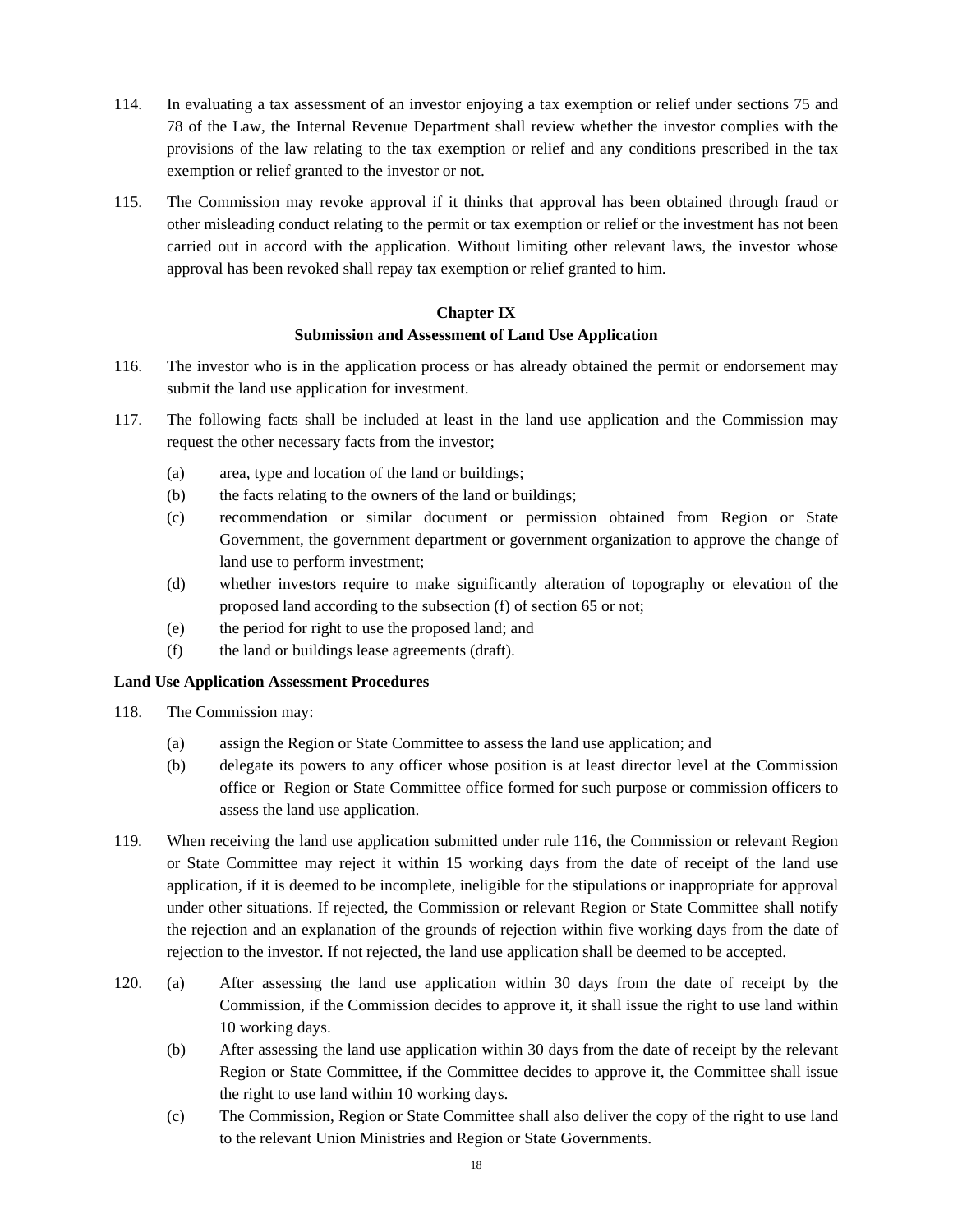- 121. The Commission office and Region or State Committee office may request further information in relating to the right to use land from the investor at any stage of the process.
- 122. The land use application may be rejected if the investor does not provide the information requested under rule 121 within 20 working days from the requested date, or timeframe approved by the Commission. If the application is rejected, the investor who desires to obtain the land use right, he shall resubmit the land use application.
- 123. The Commission may grant the permission of the land use right to the investor or its subsidiary.
- 124. The Commission, Region or State Committee shall maintain the assessment, review and decision made in accord with the criteria for the assessment of the land use right under rule 126.
- 125. The Commission may issue necessary guidelines for land use application and assessment process.

#### **Land Use Right Assessment Criteria**

- 126. The Commission shall determine whether to issue the land use right or not after consideration the land use application is consistent with the following criteria, including objectives, principles, rights and responsibilities in the Law:
	- (a) acting and making an investment in accordance with the laws of the Union;
	- (b) submission of the land use application in accordance with the Law;
	- (c) being obtained or being permitted by the investor a permit or endorsement in respect of the investment;
	- (d) on the proposed land of being able to be used by the investor for the investment objectives under applicable law at the present time or at the completion of the change of the land use right or similar statutory procedures; and
	- (e) requirement to make significantly alteration of topography or elevation of the proposed land or being likely to make alteration of topography or elevation of the proposed land by the investor, and being unable to mitigate properly the impact, arising a material adverse impact on the environment due to such change.
- 127. When assessing the land use application in accordance with rule 126, the Commission shall determine whether is met with the criteria or not.
- 128. The Commission may grant or reject the right to use land applied in whole or part.

#### **Other Matters Relating to Issuance of the Land Use Right**

- 129. When obtaining the land use right from the Commission under the applicable laws and the conditions stipulated by the Commission, the investor may commence to enjoy land use right. The relevant authorized organization shall perform to enforce these rules.
- 130. The investor shall implement the change process in accordance with the law for the change of the land use when necessary to alter the land use right to be consistent with the investment or to perform completely the similar legal process.
- 131. The Commission or Region or State Committee may, without obtaining any recommendation or approval, directly permit the land use right to the investor, when the investor applies the right to use land located in the relevant business zone, such as the industrial zone, hotel zone and trading zone to operate the relevant business.
- 132. If the primary objectives of the land not located in the stipulated zone is inconsistent with the types of the proposed investment, the Commission shall request the recommendation of relevant Region or State Government. If the relevant Region or State Government thinks that the proposed business is fit to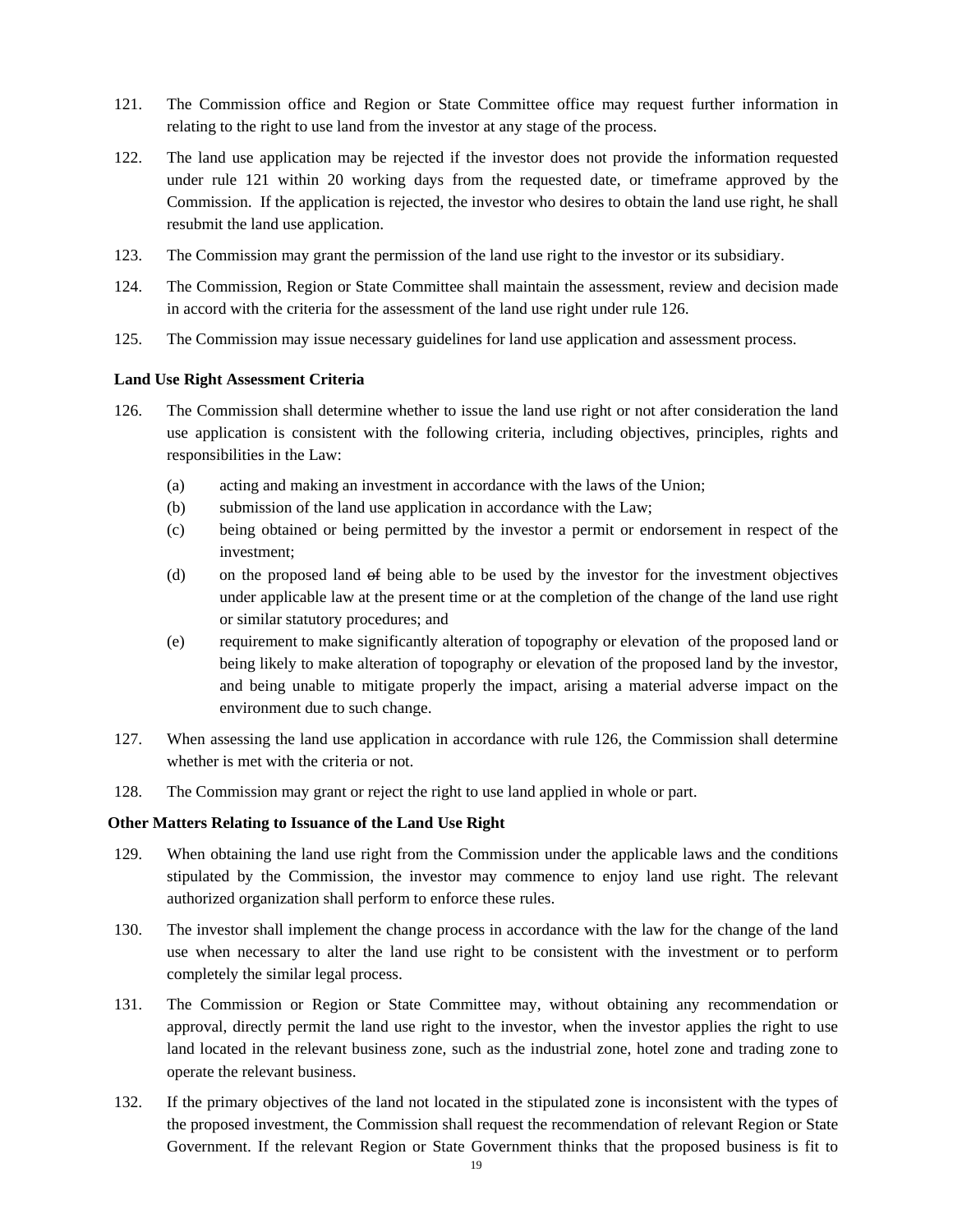operate on the land and permit to do, the Commission may allow the investor to use the land notwithstanding the objective of the land. Such permission shall not be deemed to exempt the responsibility under the applicable law.

- 133. When submitting the ownership of the land to be carried out the investment, if the land which the investor owns or leases is not the name of current owner, the land owner shall have the right to submit the credible evidence and document of his ownership of that land. The Commission shall accept such submission if it reasonably thinks true of land ownership according to attached evidences and documents by the land owner. If the land is in process for applying the grant to be carried out the investment, such evidence shall be submitted.
- 134. The following investors shall not be required to obtain the land use right from the Commission through submission in connection with section 50 of the law:
	- (a) Myanmar citizen investors; or
	- (b) an investor who has been granted under the laws to make investment in a company that retains its status as a Myanmar company after dealing with foreign investors.
- 135. If the investor proposes to sublease land or buildings under the approval of the Authority who has interests in such land or buildings; to implement as a part of the investment, it shall not be required to apply for the separate land use right. In that case, the investor must notify the commission in the prescribed form and after that can lease land or building for long term according to section 50 of the law and must comply with registration obligations and other applicable law:
	- (a) having previously obtained the land use right for the land and buildings;
	- (b) abiding the terms and conditions in the land use right; and
	- (c) having the right to sublease the land and buildings according to the land use right and approval of the government department and government organization that have interest of the land and buildings.

## **Chapter X**

## **Matters relating to Permit, Endorsement, Tax Exemption or Relief, or Land Use Right**

- 136. The Commission may, when the investor applies to it, without limiting any other rules:
	- (a) vary the permit, endorsement, a tax exemption or relief or land use right, which is granted by law with the consent of the investor;
	- (b) vary or add any terms and conditions of the permit, endorsement, tax exemption or relief or land use right with the consent of the investor; and
	- (c) revoke any terms and conditions of the permit, endorsement, tax exemption or relief or land use right with the consent of the investor.
- 137. The investor may submit the application in writing to the commission with the application fee for the variation of the permit, endorsement, tax exemption or relief or land use right or conversion of any conditions of the permit, endorsement, tax exemption or relief or land use right.
- 138. The following facts are the conditions, whether or not it is expressed in, of every permit, endorsement, tax exemption or relief or land use right:
	- (a) the information expressed when the investor submits an application to the Commission shall be correct;
	- (b) except where compliance shall reasonably be excused, each investor and applicant shall comply with the presentations and plans submitted to support the application; and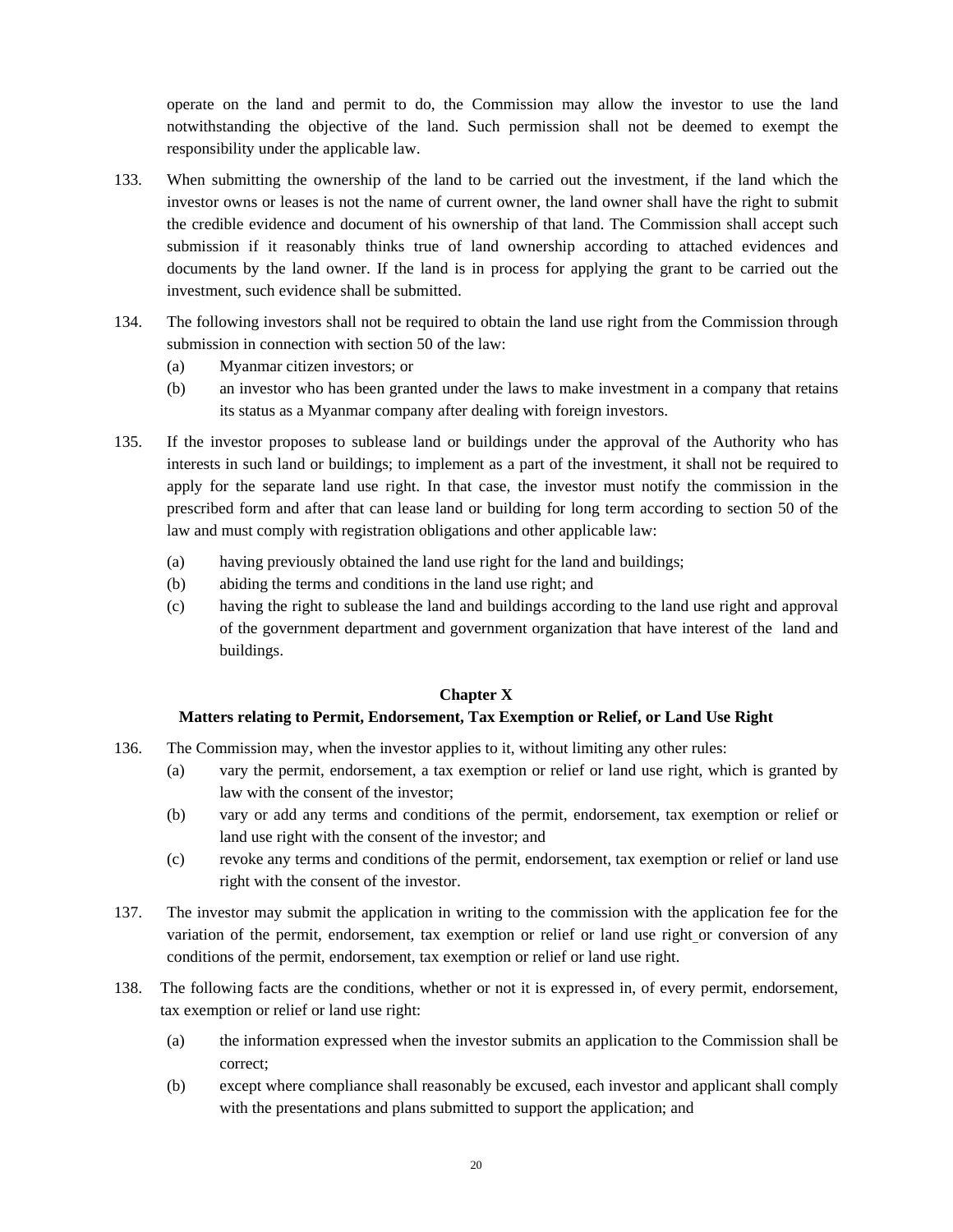(c) The permit, endorsement ,tax incentive or land use right is granted subject to continuing compliance with all applicable law.

# **Chapter XI Criteria for the Tax Exemption or Relief Applicant**

- 139. The investment construction period or investment preparatory period shall be counted from the date of approval by the relevant government department or government organization for investment construction or preparation. The investor shall submit the copy of such approval to the Commission within 10 working days from the date of receipt.
- 140. The investor shall complete the construction process within the investment construction period or investment preparatory period or extended period if so. The completion of the construction shall be informed to the commission within 30 days soon after it was completed. The investor shall commence manufacturing or rendering service after the end of investment construction period or investment preparatory period.
- 141. If the construction or preparatory activities are not completed within the stipulated construction period or preparatory period due to credible ground, the investor shall apply to the Commission for extension of the construction period or preparatory period at least 30 days in advance before the expiry date of the original stipulated construction period or preparatory period with the explanation for the delay. If the investor applies for extension of the investment construction period or investment preparatory period, the Commission may extend the investment construction period or investment preparatory period no longer than 50 percent of the original permitted construction period or preparatory period based on the inspection of reasonable circumstances for extension.
- 142. The extension for investment construction period or preparatory period shall not be allowed more than twice except the situations of force majeure, including natural disasters, instabilities, riots, strikes, State emergency, armed conflict, insurgency or outbreak of war and the approval of the Commission because of the reasonable ground.
- 143. The investment construction period or investment preparatory period shall be stipulated according to the terms and conditions of the contract concluded by the permission of the Commission for the surveying and feasibility study of exploration, extraction, upgrading and operation for the production of commercial scale of oil, gas and minerals.
- 144. The Commission shall withdraw the permit issued to the investor if the construction activity is not completed within the original investment construction period or investment preparatory period or extension. The investor shall have no right to claim for the reimbursement of remedy, compensation or any other financial terms or right to the investor due to withdrawal of the permit.
- 145. If the extension of investment construction period or investment preparatory period is allowed, the investor shall complete the investment construction or investment preparation within such extension. The investor shall submit the completion of the construction or preparation to the Commission within 30 days from the date of completion.
- 146. The commencement date of the commercial operation of any manufacturing or service business shall be stipulated as follows:
	- (a) the date specified in bill of lading or air consignment note or similar documents used in international trade for the export of manufacturing business; such date shall not exceed 180 days from the date of completion of the investment construction period or investment preparatory period;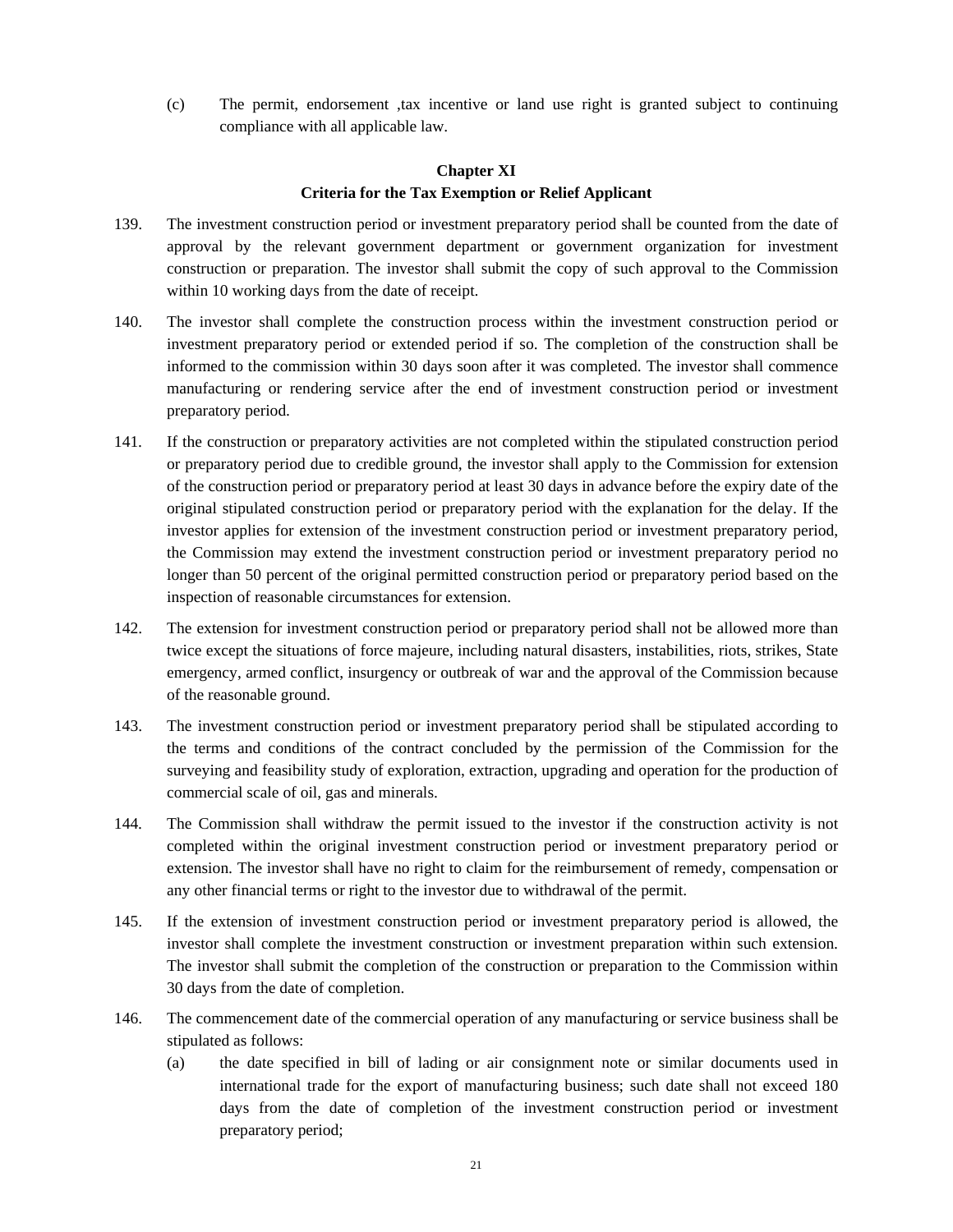- (b) the date of the first income derived from the local sales of the manufacturing business; such date shall not exceed 90 days from the date of completion of the investment construction period or investment preparatory period;
- (c) the commencement date of service business; such date shall not exceed 90 days from the date of completion the investment construction period or investment preparatory period; and
- (d) If the investment earns income during the investment construction period or investment preparatory period, the date on which any tax assessable income earns may be regarded as the commencement date of commercial operation. The determination of the commencement date of commercial operation shall not cause any loss of tax incentives available to the investor subject to section 77 (a) and (d) of the Law under the approval of the commission.
- 147. After received a tax exemption or relief, the investor shall maintain all accounts, receipts, records, books, other documents, computer records and other trading electronic records for:
	- (a) 7 years; or
	- (b) the period stipulated by any other applicable law, or longer period out of above two periods from the following year of assessment year in which the investor had enjoyed the tax exemption or relief.

# **Chapter XII Report of the Commission**

- 148. The Commission shall annually report the completion and development situation of the investment permitted by it to the Pyidaungsu Hluttaw through the Government in accordance with the subsection (g) of section 24 of the Law. The Commission shall publish the summary of report in Myanmar and English within 20 working days after submitting the report to the Pyidaungsu Hluttaw. The annual report shall include the following facts:
	- (a) the investment trend;
	- (b) the main activities of the Commission, including the summary of the activities of the Investment Monitoring Division and Investment Assistance Committee and activities of One Stop Services;
	- (c) the summary of settlement for investor grievances; and
	- (d) the list of all administrative penalties imposed on investors.

# **Chapter XIII Proposal Assessment Team**

- 149. The Commission shall, in assessing the applications, form the Proposal Assessment Team by notification to assist the Commission, which comprises with the officers from the Ministries, relevant government department and government organization and assign duty to the team.
- 150. The Secretary of the Commission or Deputy Director General of Directorate of Investment and Companies Administration shall perform as a leader of the Proposal Assessment Team. The team leader may instruct the requirements to implement efficiently functions of the Proposal Assessment Team.

# **Chapter XIV**

## **Region or State Committee**

- 151. The Commission shall form Region or State Committee consisting of up to 7 members with odd number, with the approval of the government;
	- (a) the Chief Minister of the Region or State, who will be appointed as the chairman;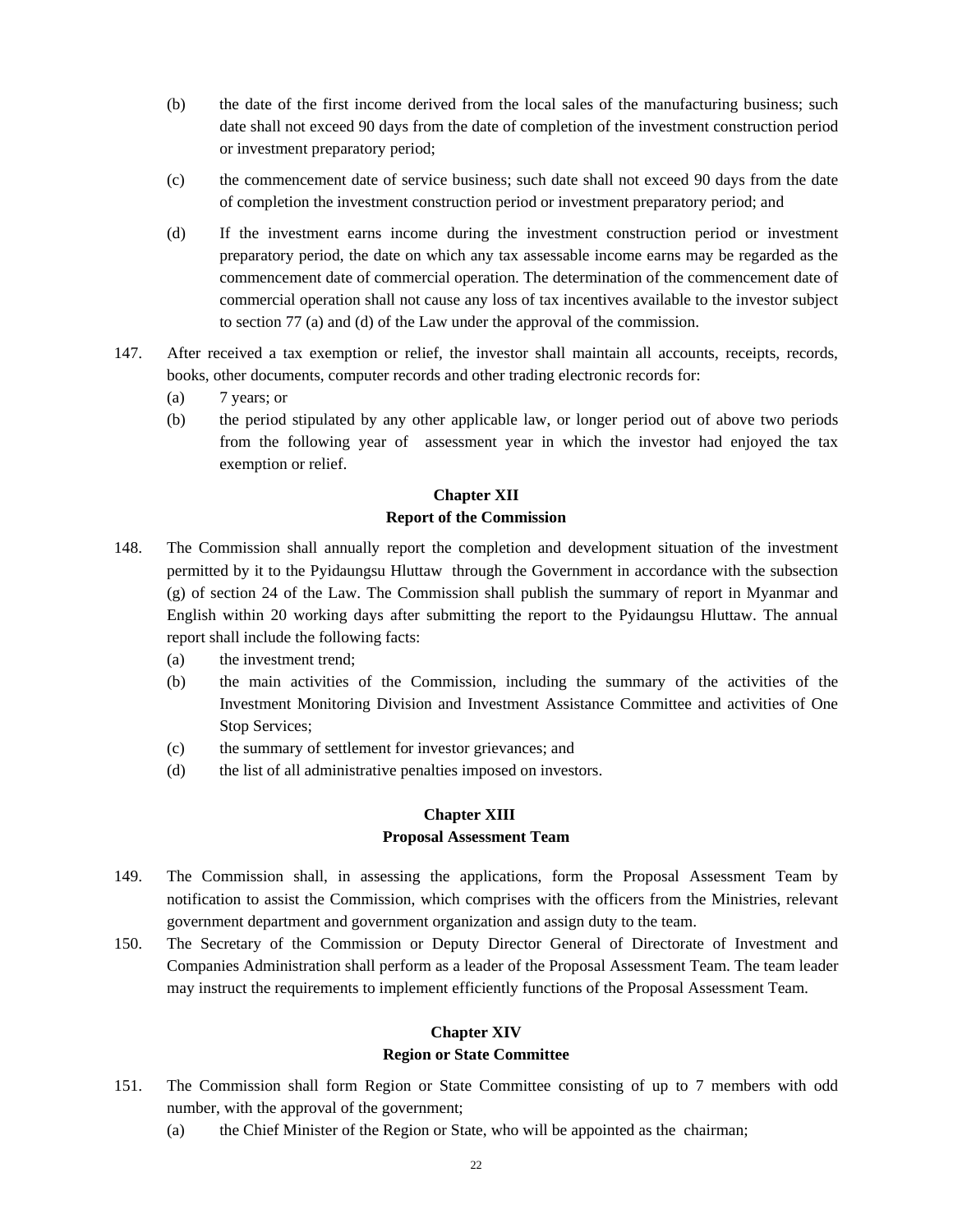- (b) the head of the Region or State Committee office, who will be appointed as the secretary; and
- (c) other appropriate qualified person from the region or state minister or other government department or government organization to be appointed by the Chairman of Region or State Committee as member.
- 152. The Commission shall issue the procedures to assess the investment to be performed within the Region or State.
- 153. In assessing the investment within the Region or State, the Region or State Committee shall perform in accordance with the Law, rule and procedures issued under rule 152.
- 154. The chairman of the Region or State Committee may resign voluntarily during the tenure with the approval of the chairman of the Commission if he desires to resign.
- 155. If the investment invests up to any monetary amount, by notification, stipulated by the Commission, the duties and powers of the Region or State Committee are as follows:
	- (a) assessing the proposal under proposal assessment procedure and recommending whether or not to approve the proposal to the Commission to issue the permit;
	- (b) assessing the endorsement application under the endorsement assessment procedures and issuing the endorsement; and
	- (c) monitoring the investment under the laws, rules and regulations after obtaining the permit and endorsement.
- 156. The Commission shall only assess the proposal or endorsement application in the following conditions:
	- (a) investing in more than one Region or State; and
	- (b) the investment which may be performed with the approval of the relevant ministries out of the investment restricted by notification under the subsection (d) section 42of the Law and rule 17.
- 157. The investor may also submit an endorsement application to the Commission as well as Region or State Committee for investments that the Region or State Committees can be issued endorsement under rule 155.
- 158. The Commission may:
	- (a) assign the Region or State Committee to approve the endorsement and land use application; and
	- (b) delegate its powers of assessing the endorsement application and the land use application to any officers whose minimum level is director of the Commission Office or officers of Region or State Committee formed for such purpose or the Commission officers.

# **Chapter XV**

# **Use of the Third Party Service Provider**

159. In accordance with the subsection (j) of section 25 of the Law, the Commission may engage an independent contractor, advisor or third party service provider to assist it in performing its duties and functions under the Law and these rules. Provided that, the Commission shall not delegate any of its powers to such independent contractor, advisor or third party service provider.

# **Chapter XVI One Stop Service**

- 160. In respect of the following matters, One Stop Services shall be carried out by comprising the relevant departments:
	- (a) providing guideline to the investors in implementing their investments;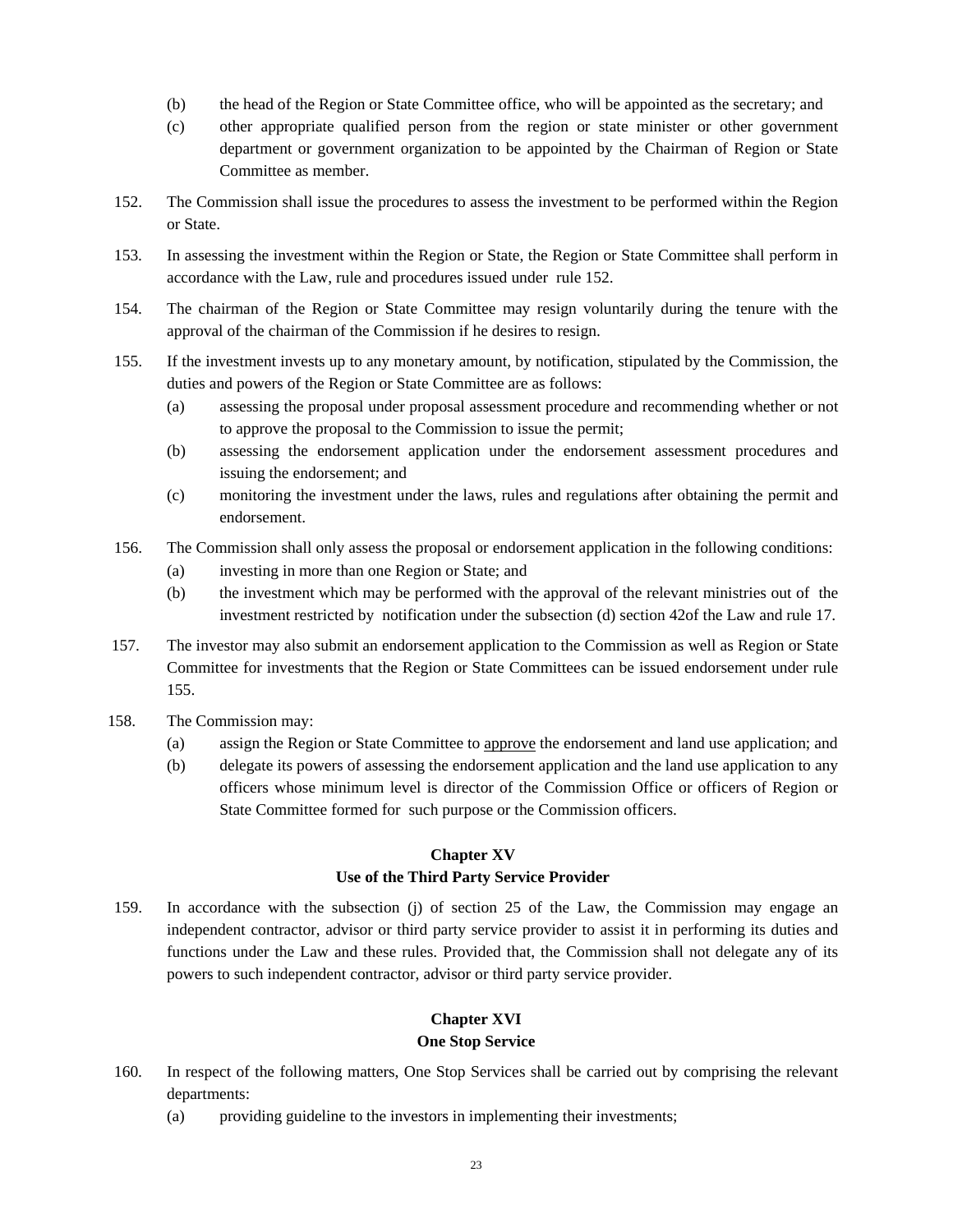- (b) in implementing the investment, acceptance of the application required to be submitted under the applicable law on behalf of the government departments or government organizations;
- (c) acceptance the request for information of any measures or decisions which may be made by government department and government organization under the subsection (a) of section 48;
- (d) assistance to the Investment Assistance Committee to resolve grievances and providing assistance to investors; and
- (e) assistance to the Investment Monitoring Division.
- 161. If any application submitted for One Stop Service is consistent with all the conditions of the relevant application or other submission process, it shall be deemed as to be duly submitted. The relevant government department and government organization may determine not to accept or reject the following applications or other applications for one stop service:
	- (a) the application or submission which requires the payment of the fees or other type of security to the relevant government department and government organization;
	- (b) the application or submission that is inconsistent with or have not been met the requirements; or
	- (c) no appointment of any officer of the government department and government organization to assess the application or submission yet.
- 162. One stop service team shall request in writing all information requested by the investor under sub rule(c) of rule 160 to the relevant government department and government organization. Such government department and government organization shall reply in writing within 15 days.
- 163. One Stop Service shall be carried out by the team which consists of the authorized officers from the following government departments and government organizations or any their successors;
	- (a) Directorate of Investment and Companies Administration;
	- (b) Directorate of Trade;
	- (c) Customs Department;
	- (d) Internal Revenue Department;
	- (e) Livestock Breeding and Veterinary Department;
	- (f) Department of Fisheries;
	- (g) Department of Agriculture;
	- (h) Environmental Conservation Department;
	- (i) Department of Mines;
	- (j) Department of Immigration and National Registration;
	- (k) Department of Labour;
	- (l) Directorate of Industrial Supervision and Inspection;
	- (m) Department of Urban and Housing Development;
	- (n) Directorate of Hotels and Tourism;
	- (o) Yangon Electricity Supply Corporation; and
	- (p) Other Departments stipulated by the Commission from time to time.
- 164. The Secretary of the Commission shall assign a Deputy Director General to administer at the One Stop Service Centre. The Secretary of the Commission shall issue the orders and directives of the measures of the One Stop Service Centre.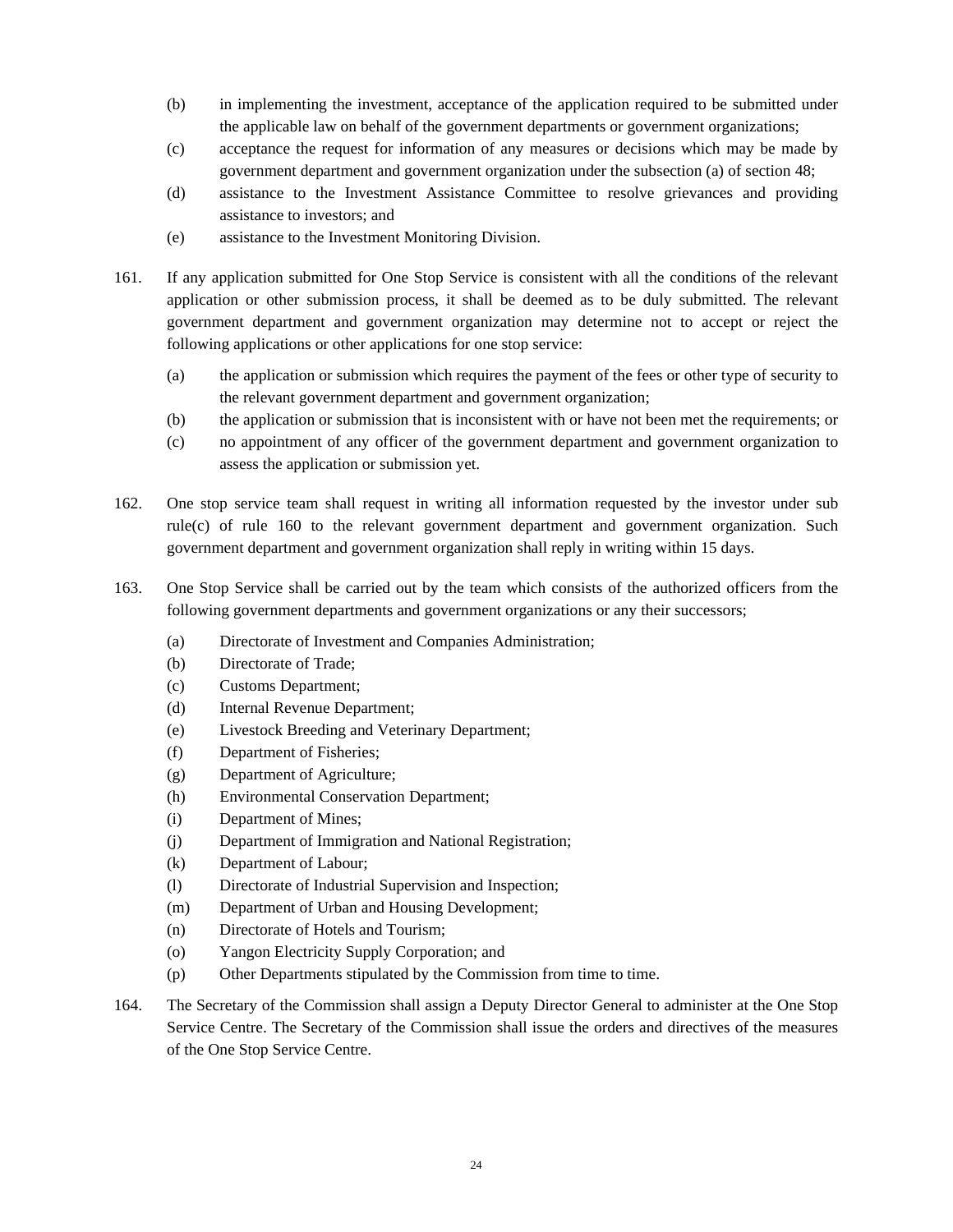#### **Chapter XVII**

## **Investment Assistance Committee**

- 165. According to the section 27 of the Law, the Commission may form the Investment Assistance Committee comprised of the appropriate persons to perform the following duties:
	- (a) cooperating with the government departments and government organizations to effectively implement the investment in accordance with the applicable laws;
	- (b) receipt of notices according to rule 170**;**
	- (c) receipt of complaint sent by the affected person due to the investment project performing with the permit of the Commission;
	- (d) assistance, if required, between the investor and the complainant, the other affected persons, the concerned persons relating to damages due to the investment project performing with the permit of the Commission;
	- (e) notifying about complaint according to above sub rule (c) to the Investment Monitoring Division and relevant government department and government organization; and
	- (f) assistance to the establishment and administration of a grievance or dispute mechanism according to subsection (n) of section 25,section 82 and 83 of the Law.
- 166. The Investment Assistance Committee has the right to perform the following matters:
	- (a) if it thinks necessary, claim to submit the information of grievance or disputes;
	- (b) suspension from the performance in the grievance or disputes activities until it received the information submitted according to the sub rule (a);
	- (c) request of assistance from departments which carry out the One Stop Service;
	- (d) consultation with the relevant government department and government organization, including explanation of the facts and nature of grievance or disputes and advice of ways to effectively settle in accordance with the applicable laws after receiving the application from the investor;
	- (e) arrangement for meeting of the government department and government organization and the investor, if requested by the investor to meet with the responsible officials from the relevant government department and government organization to find effective ways to tackle the grievance and dispute;
	- (f) submission to the chairman of the Commission to consult with the minister for focal ministry responsible for the government department and government organization, if necessary, for effective settlement before prosecuting the investment grievance or disputes occurred between the investor and the Union or between each investor according to section 83 of the Law in the court or arbitration tribunal; and
	- (g) request legal advice from the Union Attorney General's Office or external experts for the matters of grievance or disputes.
- 167. The Commission shall set the detailed process to tackle the disputes relating to the following matters before the end of transition period:
	- (a) determining the compensation to be paid under sections 52 and 53 of the Law and inquiring under section 55 of the Law; and
	- (b) use of the due attempt by the investor to settle amicably in accordance with section 83 of the Law regarding the investment disputes occurred between the Union and investor or between each investor relating to the investment.
- 168. The Government shall suspend deciding the claims referred to the Chapter XIV of the Law before completing the process in rule 167.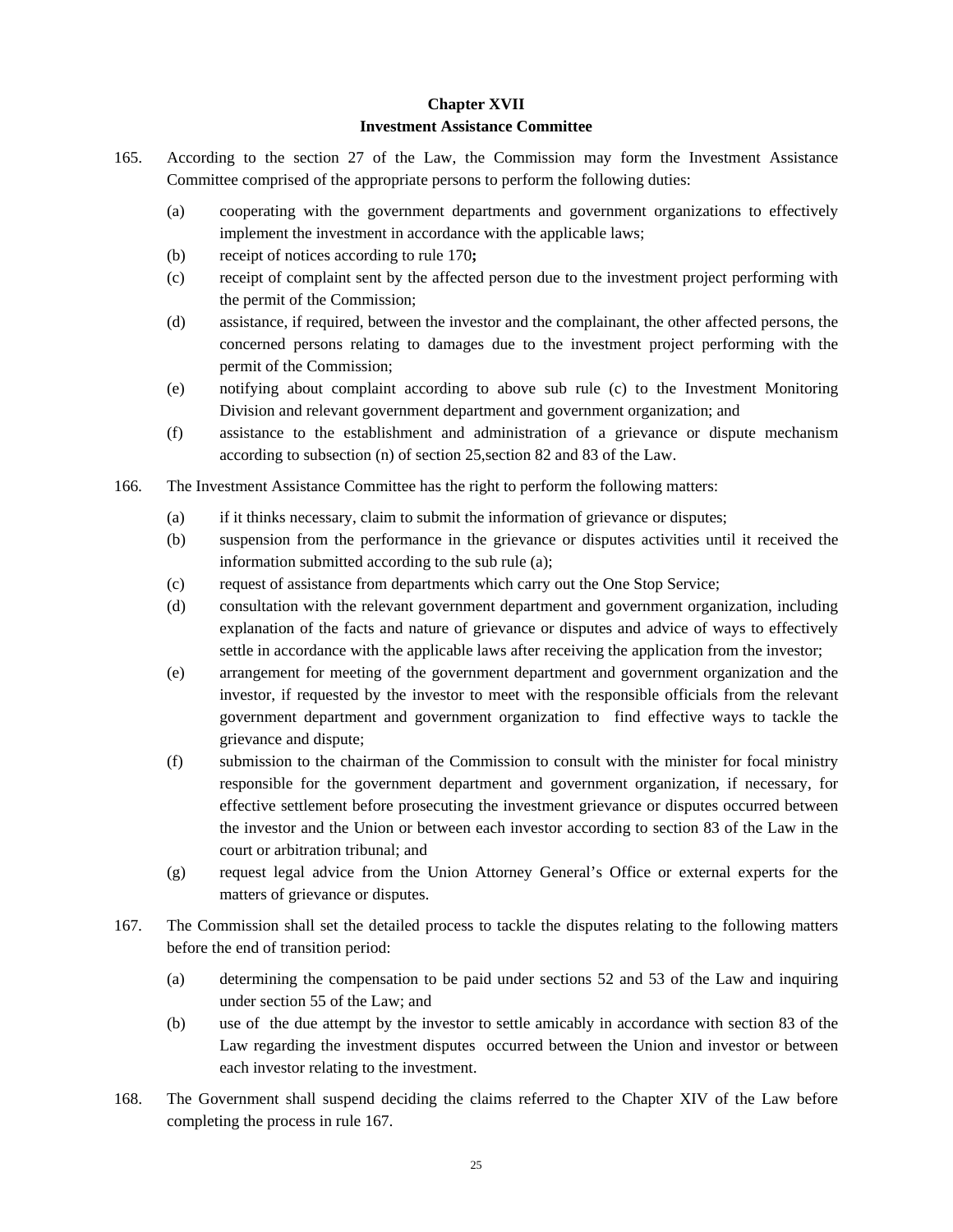169. In implementing the process to be set according to the grievance mechanism of section 82 of the Law, the Commission may substitute such organization for the Investment Assistance Committee after establishing the organization responsible to administer the disputes according to section 83 of the law.

## **Chapter XVIII Disputes of Investors**

- 170. The investor shall deliver the notice to the Investment Assistance Committee if he has a grievance or dispute matters relating to the following facts:
	- (a) a decision made incorrectly by the government department and government organization relating to the investment;
	- (b) wrongfully refusal on the application to obtain the permit and license, to register or to obtain approval, by the government department and government organization; or
	- (c) causing any legal right, protection or approval void.
- 171. The notices sent under rule 170 shall be submitted as follows:
	- (a) it shall be in writing;
	- (b) it shall be written in Myanmar or both Myanmar and English if desired;
	- (c) it shall be signed by the applicant;
	- (d) the applicant shall pay the service fees for relevant application; and
	- (e) it shall be attached together with the required documents.
- 172. The Investment Assistance Committee may reject to accept the notice that does not meet the criteria and shall notify the investor in that case.
- 173. The investor may file investment dispute occurred between the Union and investor under section 83 of the Law in any court or arbitration tribunal after conducting the following matters:
	- (a) sending the notice under rule 170; and
	- (b) performing the processes prescribed in the rule and notification to settle the disputes amicably.
- 174. The investor shall settle amicably the investment dispute occurred between investors in accord with the agreement and the conditions concluded between them. Unless they reach the reconciliation, they may file investment dispute in the court or arbitration tribunal.

# **Chapter XIX Investment Monitoring Division**

- 175. The Investment Monitoring Division is mainly responsible to perform the following functions:
	- (a) receipt of the submission for amendment of permit, endorsement, tax exemption or relief or land use rights;
	- (b) to receive the application of the investor obtained the permit or endorsement, in order to obtain other approvals relating to investment;
	- (c) to receive the report submitted by the investor;
	- (d) to receive the complaint sent by the affected person due to investment project performing with the permit of the Commission by Investment Assistance Committee;
	- (e) to inquire into whether or not investor abides by law;
	- (f) to make the plan to investigate whether or not the investor comply with the duties in section 65 of the Law;
	- (g) to submit the suggestion to the Commission to impose the administrative penalties according to section 85of the Law;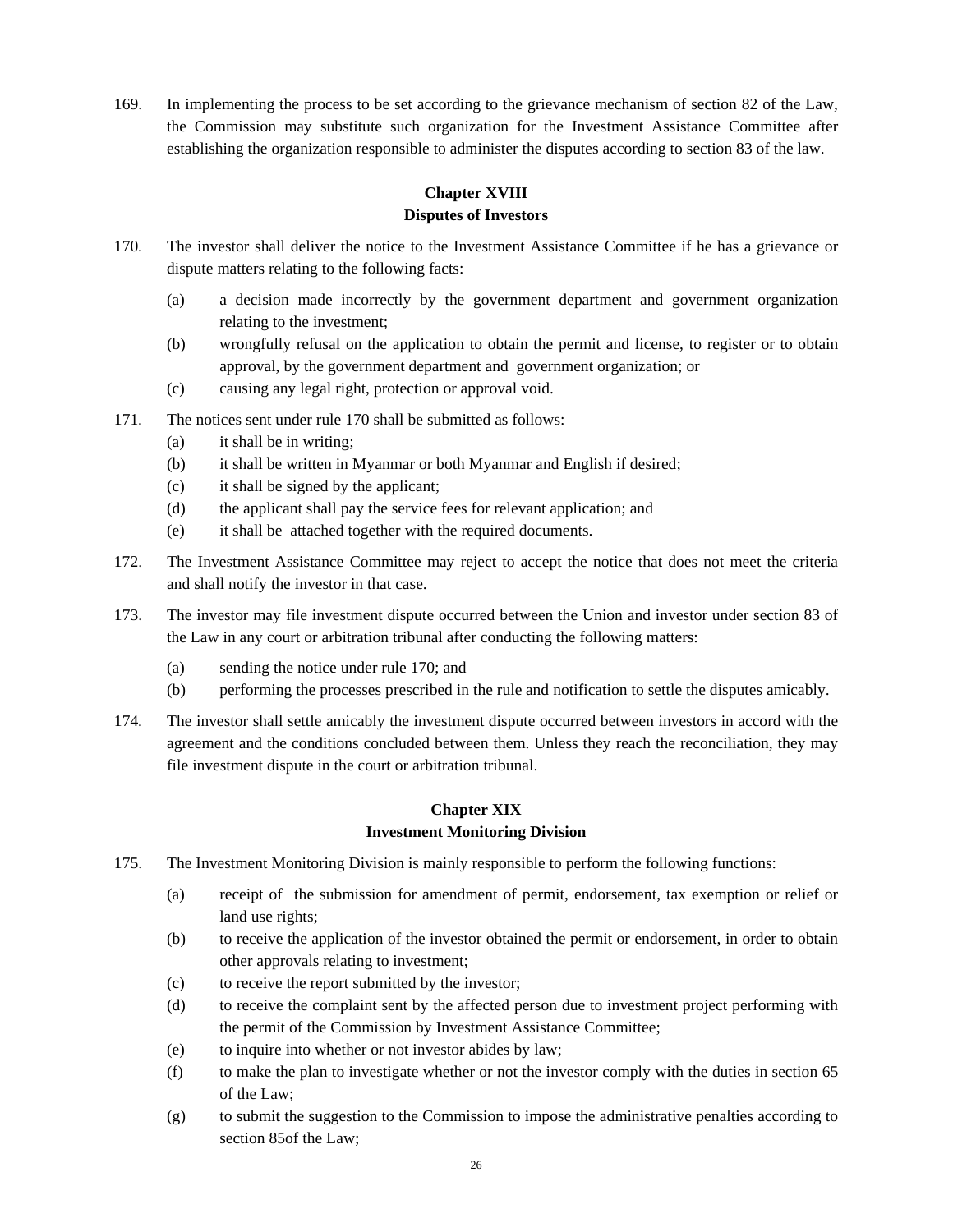- (h) to assist when the government department and government organization collect necessary information on investors; and
- (i) to receive the information that the investor does not comply with the Law.
- 176. It is the role of the Investment Monitoring Division to inspect the investor and investment to ensure that he complies with the duties in the permit obtained in accordance with the Law.
- 177. The investor shall submit the application according to the criteria and procedure prescribed in the Law and these rules when he desires to amend the permit or obtain the additional approval.
- 178. In recommending whether or not any investor should be imposed the administrative penalties according to section 85 of the Law to the Commission, the Investment Monitoring Division shall submit the report, including with the following facts:
	- (a) the act or omission of any investor, which causes to breach the law or terms and conditions of the permit;
	- (b) the steps taken by the Investment Monitoring Division to investigate the breach of law or terms and conditions of the permit;
	- (c) whether or not to notify the investor about the breach of law;
	- (d) whether or not the investor has been requested to remedy the breach of law or terms and conditions of the permit;
	- (e) whether or not the investor previously breached the law or terms and conditions of the permit or had previously been imposed administrative penalties;
	- (f) whether or not the investor makes any performance upon the request to be remedied the breach of law;
	- (g) the explanation of recommended administrative penalty that is proportionate to the circumstances of the breach; and
	- (h) confirmation of the imposed administrative penalty that is consistent with the other imposed administrative penalty on the other similar circumstances.
- 179. It is the duty of the Investment Monitoring Division to submit the administrative penalty to be imposed by the Commission for non-compliance with the condition. Such duty shall not preclude taking action of the other relevant government department and government organization for any breach of law. The government department and government organization are responsible for the applicable laws of the State to be enforced. The Commission may share the relevant information of the investor to the relevant government department and government organization to set regulations and preservation discipline.
- 180. The Investment Monitoring Division may provide the information obtained from the investor or investment to the government department and government organization in assistance according to the sub rule (h) of the rule 175. The Investment Monitoring Division may request the investor to give the information for the objective of rule 175.
- 181. The Investment Monitoring Division may request necessary supports, including on-site inspections from government departments, government organizations and One Stop Service departments. The respective government departments and government organizations shall provide necessary information and supports.
- 182. The Investment Monitoring Division may request more information from the investor and may make on-site inspections to assess the investment.
- 183. The Investment Monitoring Division may request in writing and receive the information relating to performances or decisions made under subsection (a) of section 48 of the Law from relevant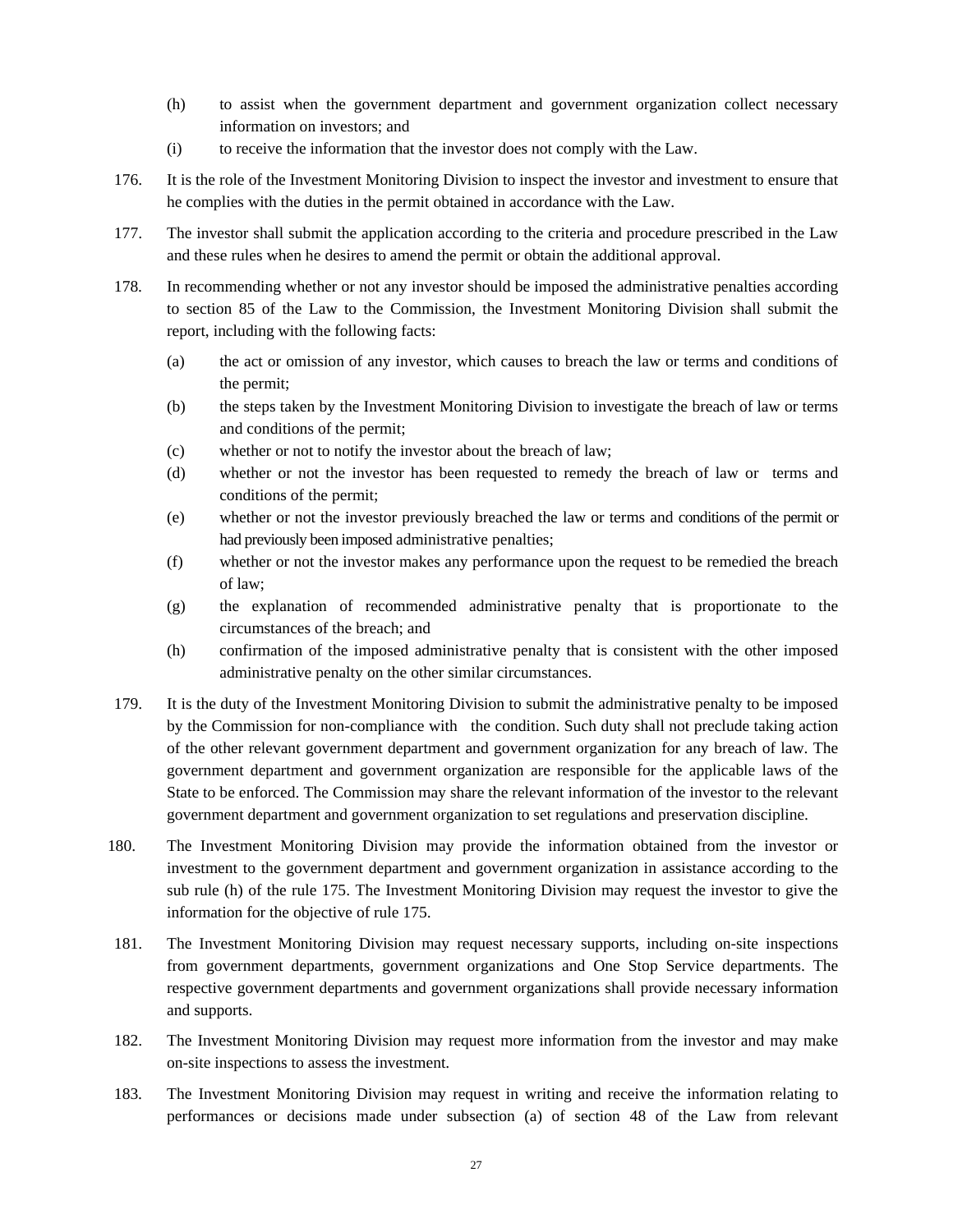government departments and government organizations. The respective government departments and government organizations shall reply in writing within 15 working days.

- 184. If the Investment Monitoring Division thinks necessary for the following purposes, it may request the investor to provide information or evidences by sending notice:
	- (a) to monitor whether or not to comply with the conditions in law and permit;
	- (b) to confirm the information mentioned in submissions and attached documents; and
	- (c) to collect statistical information relating to investment which is carried out within the Union.
- 185. In request under rule 184, the Investment Monitoring Division shall request for the only purposes referred in law and these rules and to the required extent to carry out the duties of the Commission. Although the investor does not require providing unnecessary information to be disclosed, the requested information shall be provided within the period prescribed by the Commission.

## **Chapter XX Responsibilities of Investor**

- 186. The records and information to be kept under subsection (h) of section 65 of the Law are the financial records and information to be kept under the laws relating to company and tax, and shall be kept in accordance with the standards provided in those laws.
- 187. The power of the Commission to make the inspection under subsection (p) of section 65 of the Law includes the right to inspect records relating to the investment and to interview any director, manager or employee of the investor.
- 188. If it is reasonable grounds that the investor violates the law, the Commission shall send the notice to such investor for inspection prior to the inspection in accordance with rule 187.
- 189. After obtaining the permit, the investor who requires environmental and social impact assessments shall submit the required performances on environmental and social impact assessments to the Commission along the course of operating business.
- 190. Investor involved in subsection (q) of section 65 of the Law shall submit the confirmation of implementation of initial environmental impact assessment, reporting of the environmental impact assessment, taking the applicable certification of environmental conservation, and carrying out environmental management programme in accordance with Environmental Conservation Law, rules and procedures of environmental impact assessment. The Commission shall make the decision whether or not to continue the investment based on its compliance.
- 191. In transfer of shares or business directly or indirectly under section 72 of the Law, if the investor transfers to a person who is not a related body corporate of the investor, prior approval of the Commission shall be taken in the following matters:
	- (a) taking and transferring majority ownership or control of the investor; and
	- (b) taking and transferring more than 50% of the assets owned by the investor.
- 192. The proposed transferee of share or business under rule 191 shall not carry out other activities except the investment contained in permit of the transferred business.
- 193. In application for prior approval to the Commission under rule 191, the investor shall submit the application, including proposed activity to be carried out by him, commitment of proposed transferee to meet stipulations prescribed in sub rules  $(d)$ ,  $(e)$ ,  $(f)$  and  $(g)$  of rule 64 and to comply with the terms and conditions of the permit.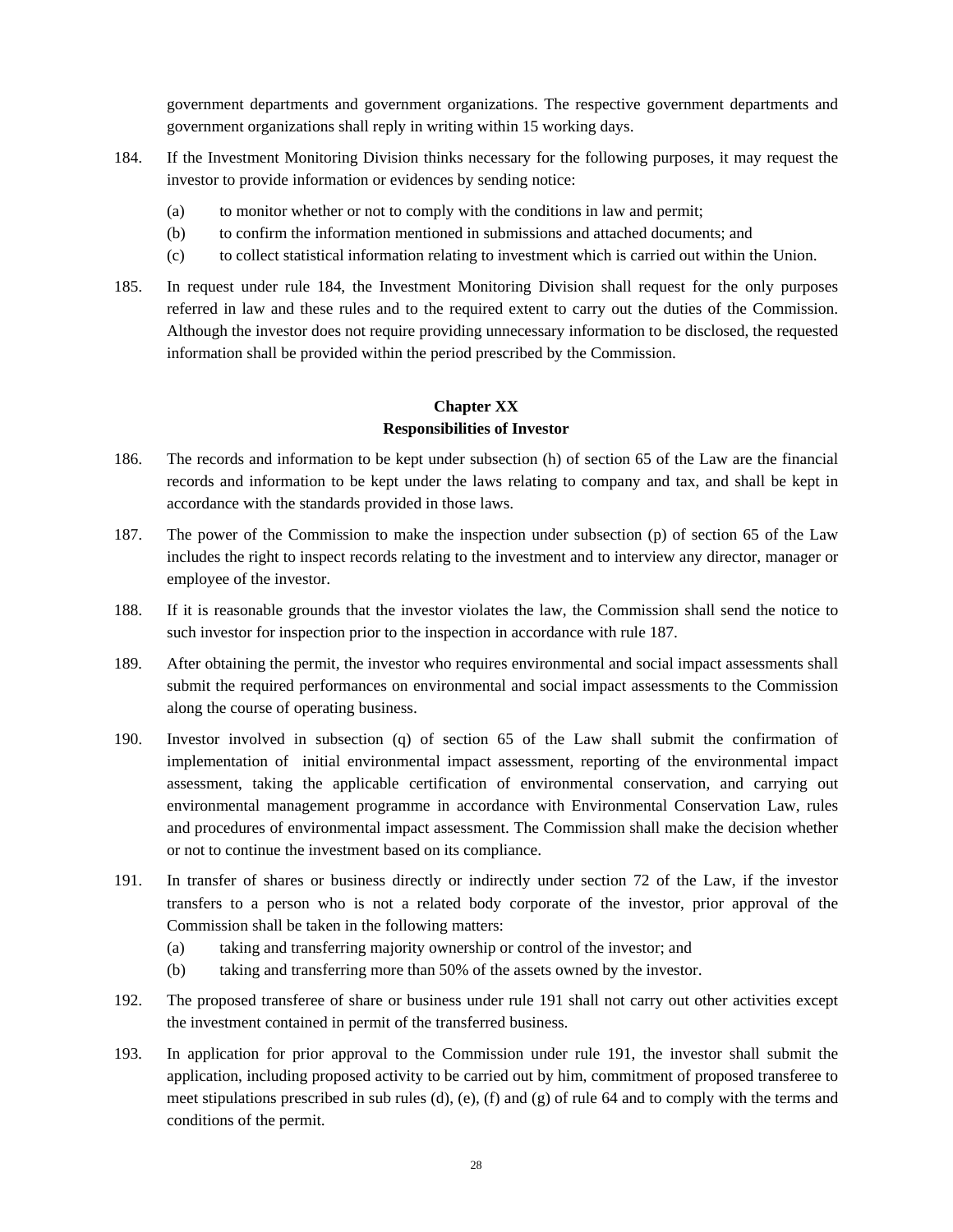- 194. Where the application is met with the requirements in rule 193 or the transfer does not impact the interests of the Union, the Commission may give its approval.
- 195. In considering the submission of investor, the Commission may consult and share information with relevant government departments and government organizations.
- 196. The investor obtained a permit or tax exemption or relief shall, within 3 months of the end of the financial year, submit an annual report, including the following matters in details with prescribed form to the Commission:
	- (a) the progress in implementing the investment;
	- (b) the following material variations for the investment in implementation of the description in the application:
		- (i) whether or not change of the amount of the investment and capital investment;
		- (ii) whether or not change of the investors and shareholders or beneficiaries in the investment;
		- (iii) appointment of employment for the investment;
		- (iv) impact of the investment on the environment and local community; and
		- (v) whether or not change of the land use right and land or use of land in the investment;
	- (c) how the investor and the investment are supporting the objectives of the section 3 of the Law;
	- (d) the compliance with the terms and conditions of the permit by the investor and reason for omission, if omitted to comply with;
	- (e) the business licenses, permits and approvals obtained by the investor from the date of approval or submission of previous annual report;
	- (f) how the investment being carried out with the responsible and sustainable commitment;
	- $(g)$  in the case of investor obtained tax exemption or relief:
		- (i) within one year, the estimated value of the tax exemption or relief claimed or value of the tax exemption or relief which has been enjoyed by him and classification of types of tax exemption or relief;
		- (ii) the recalculation and reimbursement of tax exemption or relief under these rules or confirmation that no such recalculation and reimbursement is required;
		- (iii) the confirmation of the applicable zone of the investment if the investor enjoyed the exemption under section 75 of the Law; and
		- (iv) the export earning of the investment;
	- (h) the audited financial statements of the investor; and
	- (i) other requirements prescribed by the Commission.
- 197. The investor shall, during the operation period under the permit of the Commission, submit business report including the employment of staff and workers quarterly in the prescribed form in accordance with section 51 of the Law.
- 198. The investor shall describe information relating to sublease or mortgage of right to use land, transfer of share or business under section 72 of the Law in business report.
- 199. The investor shall publish the summary of the submitted report under rule 196for public awareness on his website or website of the Commission within 3 days from the date of the submission. If it is published on the website of the investor, the website address shall be notified to the Commission.
- 200. The investor who obtains the land use right:
	- (a) shall conclude the land or building lease agreements related to the land use right and submit the details to the Commission;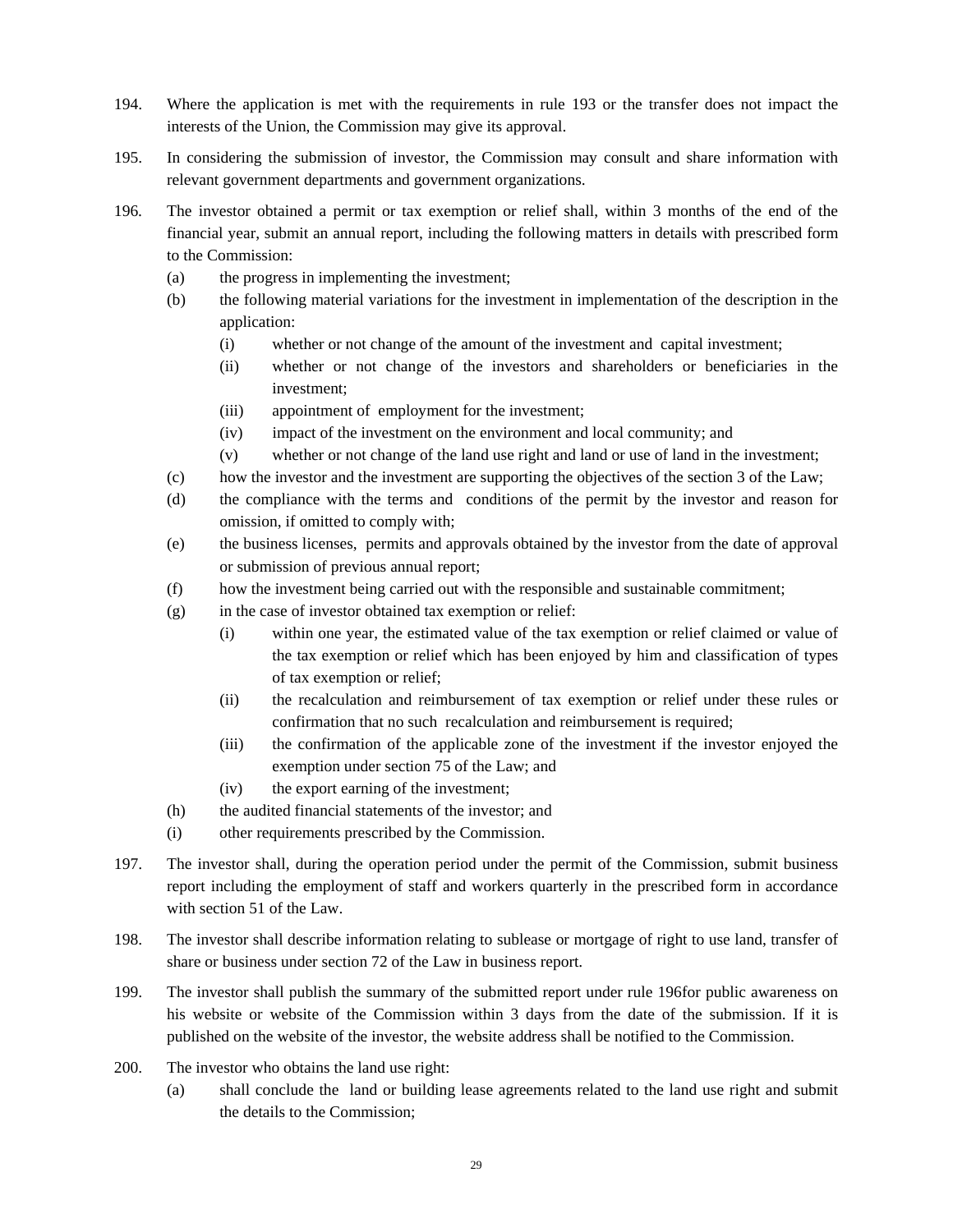- (b) shall submit the details to the Commission, if the period of land or building lease agreements related to the land use right is extended; and
- (c) shall obtain the approval of relevant government departments and government organizations for change of land use related to the land use right and shall submit a copy of the respective documents to the Commission.
- 201. The Commission may prescribe other reporting stipulations, as it thinks, necessary for all sector or particular sector of the investment to be provided by the investor periodically or temporarily.
- 202. The investor shall comply with all terms and conditions in the permit and other applicable laws when the investment is carried out.
- 203. The investor shall fully assist the negotiating processes with the relevant government departments and government organizations for the affected persons due to investment plans.
- 204. The responsibilities of the investor under the Law shall apply to the only extent of the laws of the Union except as expressly provided in these rules or subsequent amendment rules or notifications. Additional responsibilities shall not be imposed again on the investor without contrary to other laws of the Union.
- 205. The provisions of the sections 69 and 70 of the Law shall only apply to contracts to be initially obtained permit or endorsement before entering into relevant contracts by the investors. Such provisions shall not apply to contracts concluded under the ordinary course of the establishment or operation of the investment. The contracts applied to such sections of the Law shall be concluded in accord with the permit, endorsement or approval for extension or amendment.
- 206. If the investor desires to appoint expert foreigner as senior manager, technical and operational expert or advisor according to subsection (a) of the section 51 of the Law, he shall submit the application attached with passport, expertise evidence or degree certificate and summary of biography of such foreigner to the Commission and obtain the approval.

# **Chapter XXI Transfer of Funds**

- 207. The responsibilities of the investor in sections 57, 59 and 61 of the Law shall apply to the only extent of the laws of the Union except as otherwise expressly provided in these rules, subsequent supplement rules or notifications. These sections do not contrary to other laws nor impose additional obligations on the investor.
- 208. In the rights enjoyed by Myanmar citizen investors for transfer of funds under section 58 of the Law, transfer of dividends includes.
- 209. Without limiting section 59 of the Law, the foreign investor shall submit the application, including all information relating to tax obligations, the proposed transfer of funds and the proposed manner to be operated to obtain approval to the Commission if the following matters arise:
	- (a) proposing to transfer of types of funds referred to in subsections (c), (e) and (f) of the section 56 of the Law; and
	- (b) obligations to pay tax in the Union or remains to perform the responsibilities that are likely to be and occurring disputes.
- 210. The Commission shall issue its approval if the transfer under the matters in rule 209 does not impact the interests of the Union. In considering the submission of the investor, the Commission may consult and share information with other relevant government department and government organization.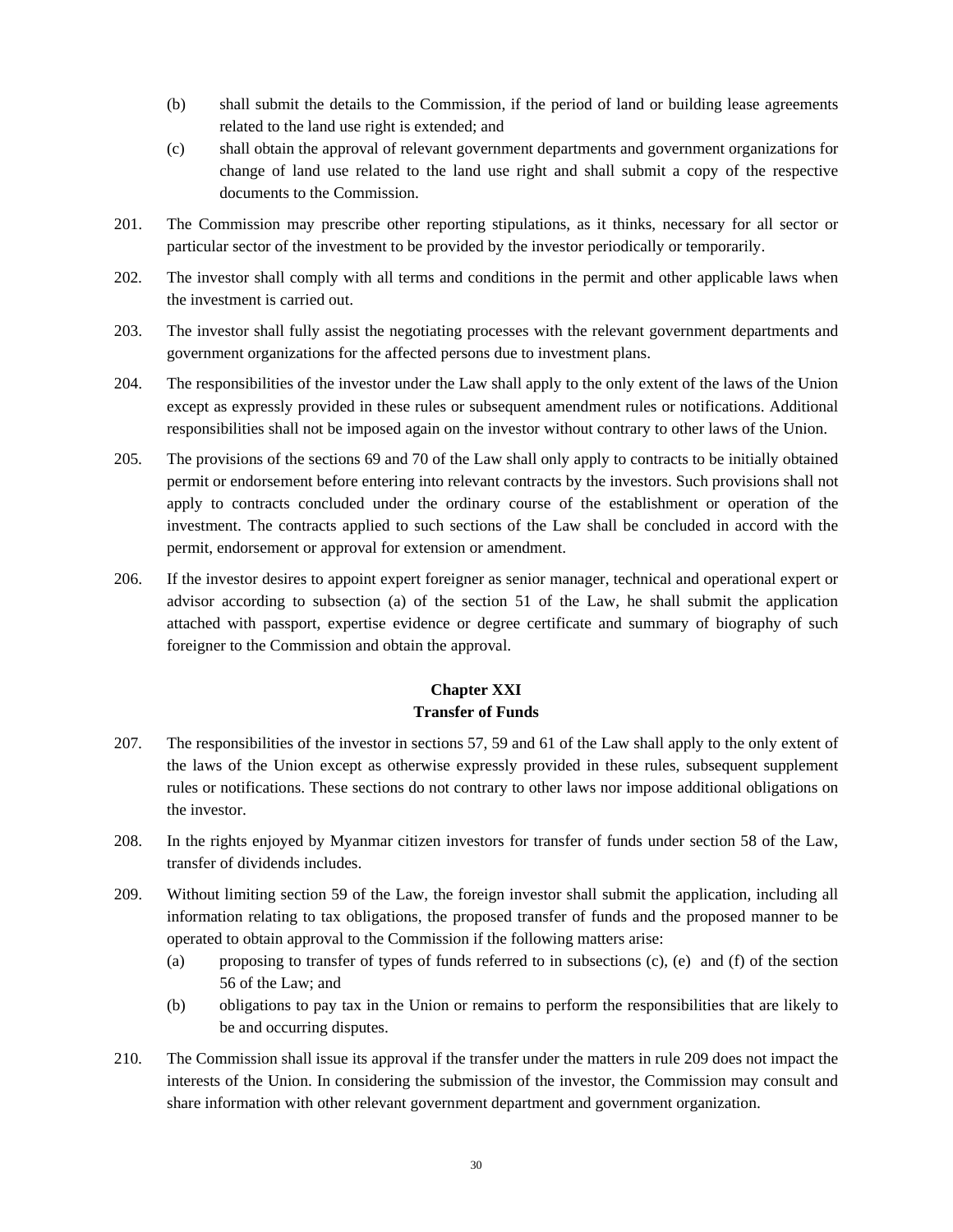211. The legal permit referred to in section 60 of the Law means any approval or authorization issued by relevant government departments and government organizations which permits a person to earn income or carry out business within the Union.

## **Chapter XXII Insurance**

- 212. The investor obtained the permit or tax exemption or relief shall insure the relevant insurance out of the following types of the insurance at any insurance business entitled to carry out insurance business within the Union based on the nature of the business:
	- (a) Property and Business Interruption Insurance;
	- (b) Engineering Insurance;
	- (c) Professional Liability Insurance;
	- (d) Bodily Injury Insurance;
	- (e) Marine Insurance; or
	- (f) Workmen Compensation Insurance;
	- (g) Life Insurance;
	- (h) Fire Insurance.
- 213. This rule shall not limit the responsibilities of the investor who shall insure any other insurance due to insurance policy required under other applicable law.

# **Chapter XXIII Stipulation of Service Fees**

- 214. According to section 26 of the Law, the Commission may prescribe service fees to be charged by the investors for the performance of relevant functions, including application fees and service fees for issuance of permit, endorsement, tax exemption or relief and the land use right. The Commission:
	- (a) shall issue rate of current service fees in Myanmar and English on website used by it;
	- (b) shall describe rate of current service fees at any prominent places of the Commission;
	- (c) shall not charge other fees except service fees issued in schedule of service fees;
	- (d) shall charge service fees without nondiscrimination by compulsory system in accordance with rule 215; and
	- (e) shall issue receipts upon the payment of the applicable fees.
- 215. The Commission may stipulate differential service fees or relief from service fees according to the type and size of investment based on just and fair provisions.

# **Chapter XXIV**

## **Administrative Penalties**

- 216. Any administrative penalties imposed under section 85 of the Law shall be proportionate to the circumstances of the breach and shall be consistent with administrative penalties imposed on other investors in similar circumstances.
- 217. Before imposing any administrative penalty, the Commission:
	- (a) shall analysis the report submitted by the Investment Monitoring Division under rule 178;
	- (b) shall decide on the proposed administrative penalty;
	- (c) shall send the investor notice, including the following facts under subsection (b) of the section 85 of the Law: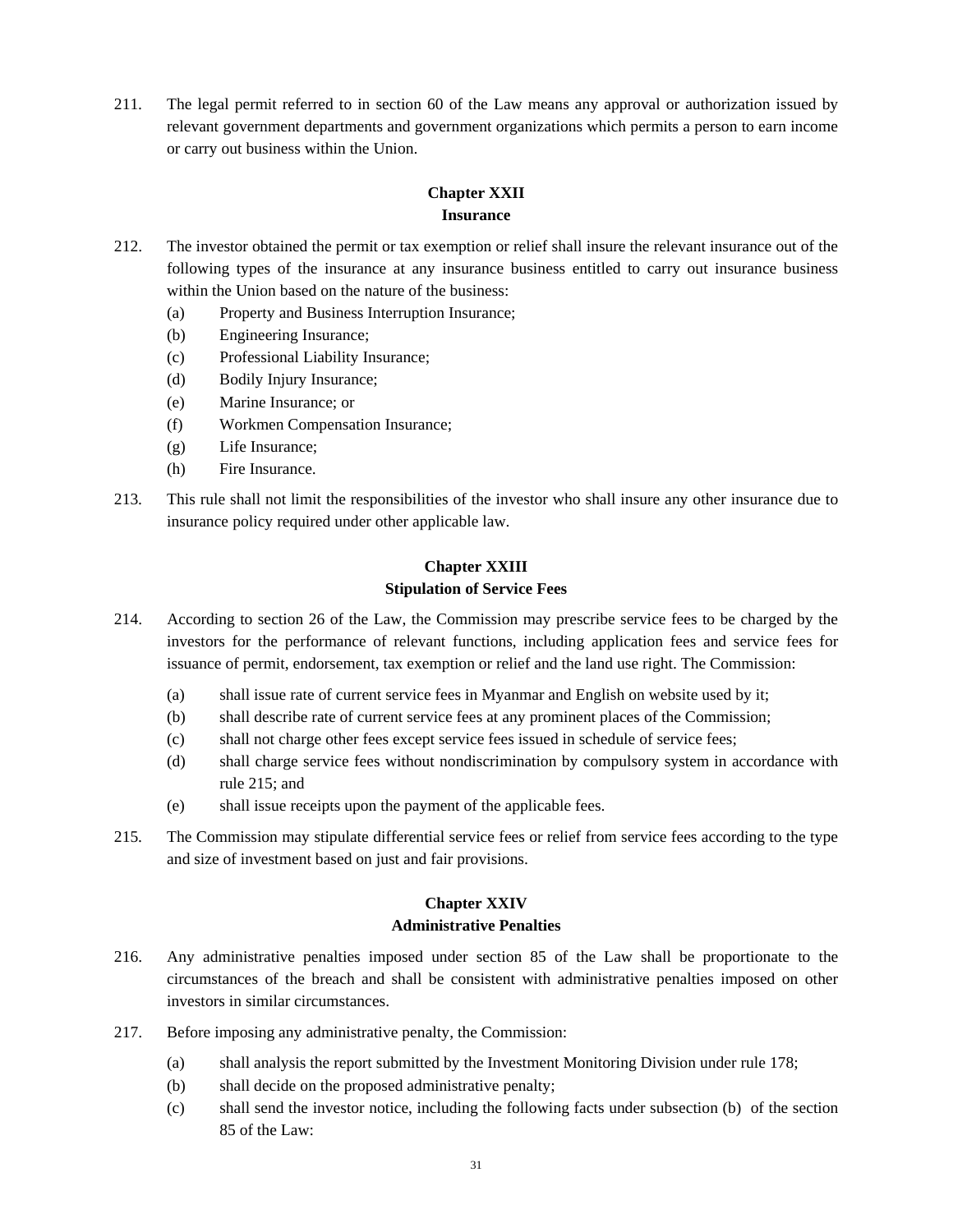- (i) the act or omission of the investor which constitutes the breach of the law or the terms and conditions of the permit or endorsement or tax exemption or relief or land use right;
- (ii) administrative penalty to be imposed; and
- (iii) the reasoning for such decision;
- (d) shall describe in writing the steps which the investor shall remedy the breach and prescribed period in which the investor complete such steps in the notice, if it believes that the breach is capable of remedy by the investor;
- (e) shall describe the conditions to be performed to revoke the temporary suspension in the notice if the proposed administrative penalty is a temporary suspension under clauses (ii) and (iii) of subsection (a) of the section 85 of the Law;
- (f) shall, if it is credible evidence that any associate or other person involves in the breach and the Commission desires to impose administrative penalty on such person, describe full name of such person to be included in the blacklist of business under clause (5) of the subsection (a) of the section 85 of the Law; and
- (g) shall prescribe the period not less than 10 working days from the date of receiving the notice for responding the notice and the administrative penalty required to be imposed under subsection (b) of the section 85 of the Law to the investor. If the Commission believes that there is reasonable ground to take immediate action due to the effect of the breach, it may reduce such prescribed period.
- 218. In resolving and submitting the notice issued under rule 217, the investor shall submit whether to be just and fair of the extent of the breach and administrative penalty or commitment to comply with the steps prescribed by the Commission to remedy the breach within the period prescribed in the notice.
- 219. The Commission shall notify final decision to the investor if the resolving and submitting of the investor are accepted and considered under rule 218 or if the resolving and submitting is not made until end of the period prescribed in the notice or if the Commission imposes any different penalty from initially proposed administrative penalty or if it does not take action.
- 220. In the notice under rule 219, date of commencing effect of penalty shall be described. The Commission shall notify the investor, other relevant person or organization and relevant government department, government organization at the instant of receiving final decision under rule 219 and subsection (b) of the section 86 of the Law and shall arrange the necessary activities.
- 221. Any person who has been imposed with the penalty shall comply with the administrative penalty as final decision.
- 222. The Commission may remove the investor or associate from the blacklist referred in clause (5) of the subsection (a) of the section 85 of the Law where the Commission believes that there is reasonable ground to be the interests of the Union and that no further breach of the Law and other applicable law is demonstrated by the investor or associate.
- 223. The Commission may recommend to the relevant government departments and government organizations to prosecute or take action the investor in accordance with the laws of the Union.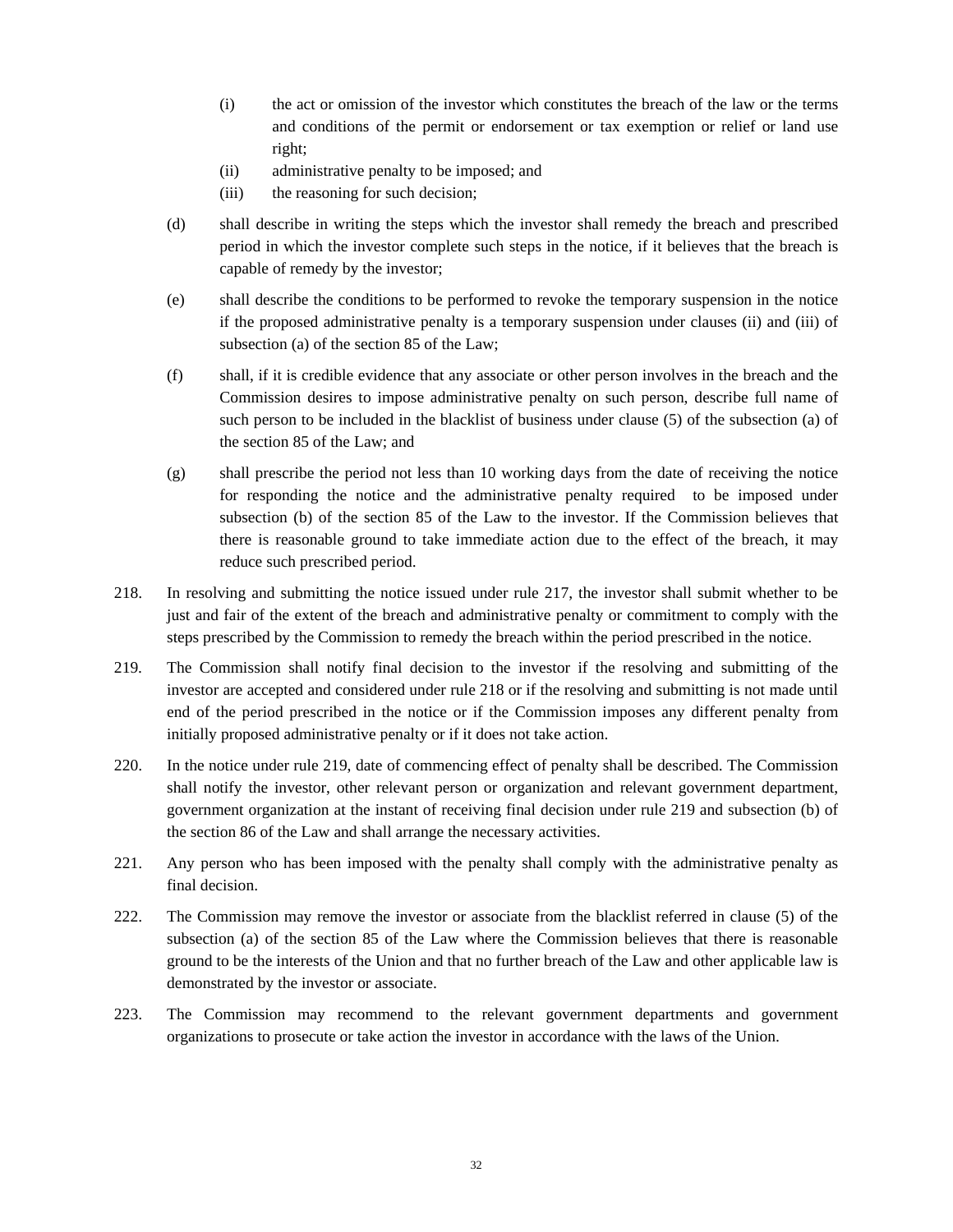# **Chapter XXV Transitional and Miscellaneous Provisions**

- 224. The permit issued to the investor under the previous Investment Laws shall continue to be effective until the permit expires in accordance with the provisions of the section 93 of the Law. The investor shall be entitled to continue carrying out the investment and enjoys the benefits of the investment in accord with the terms and conditions of the permit.
- 225. Although the investor has enjoyed the exemption and relief in accord with the permit under the previous Investment Laws, if he desires to enjoy other benefits, he shall submit the application to obtain the exemption and relief in accordance with the Law.
- 226. The investor obtained permit under the previous Investment Laws shall be deemed to have been obtained the permit for the purposes of the Myanmar Investment Law and shall comply with the provisions relating to maintenance of the permit.
- 227. At the date commencing effect of these rules:
	- (a) the investor who is operating the investment involved in section 42 of the Law; and
	- (b) the investor, who does not obtain legal permit in respect of an investment, including the types of investment referred in section 93 of the Law, shall take appropriate steps during the transition period to ensure the compliance with the Law and these rules. Provided that, if the investor requires for sending the notice for the restricted investment activity under rule 23, the notice shall be sent only if the investor is the foreign investor.
- 228. In the calculation of monetary amount described as USD in these rules with Myanmar kyat, it shall be calculated according to the set exchange rate of the Central Bank of Myanmar at that time.
- 229. In the exercise of powers of the Commission under section 100 of the Law, it may, by notification, amend and prescribe the monetary amount or other quantitative measure prescribed in these rules from time to time.
- 230. The investor who makes the investment under the Law may import machinery equipment, goods or material relating to the investment, complying with other applicable laws without any specific approval from the Commission.
- 231. If a license or other approval is required under applicable laws to import under rule 230, relevant government departments and government organizations shall proceed the application of the investor and issue a license if the requirements under applicable laws are met.
- 232. If suspension of investment is due to the following circumstances, it shall not apply to provisions in section 68 of the Law relating to tax exemptions or relief which had been enjoyed under subsections (a) or (d) of the section 77of the Law:
	- (a) sale or transfer of the investment to other investor who intends to continues the investment; or
	- (b) the investment being abolished involuntarily without his consent.
- 233. In respect of subsection (b) of the section 48 of the Law:
	- (a) if the investor reasonably believes that the Commission made incorrect decision in respect of an application due to omission to undertake in accordance with the stipulations relating to making decision provided in these rules, he may request in writing the explanation to the chairman or authorized person or organization for such matters;
	- (b) in request the explanation under subsection (a), the investor shall request the explanation within 15 working days from the date of decision made by the Commission; and